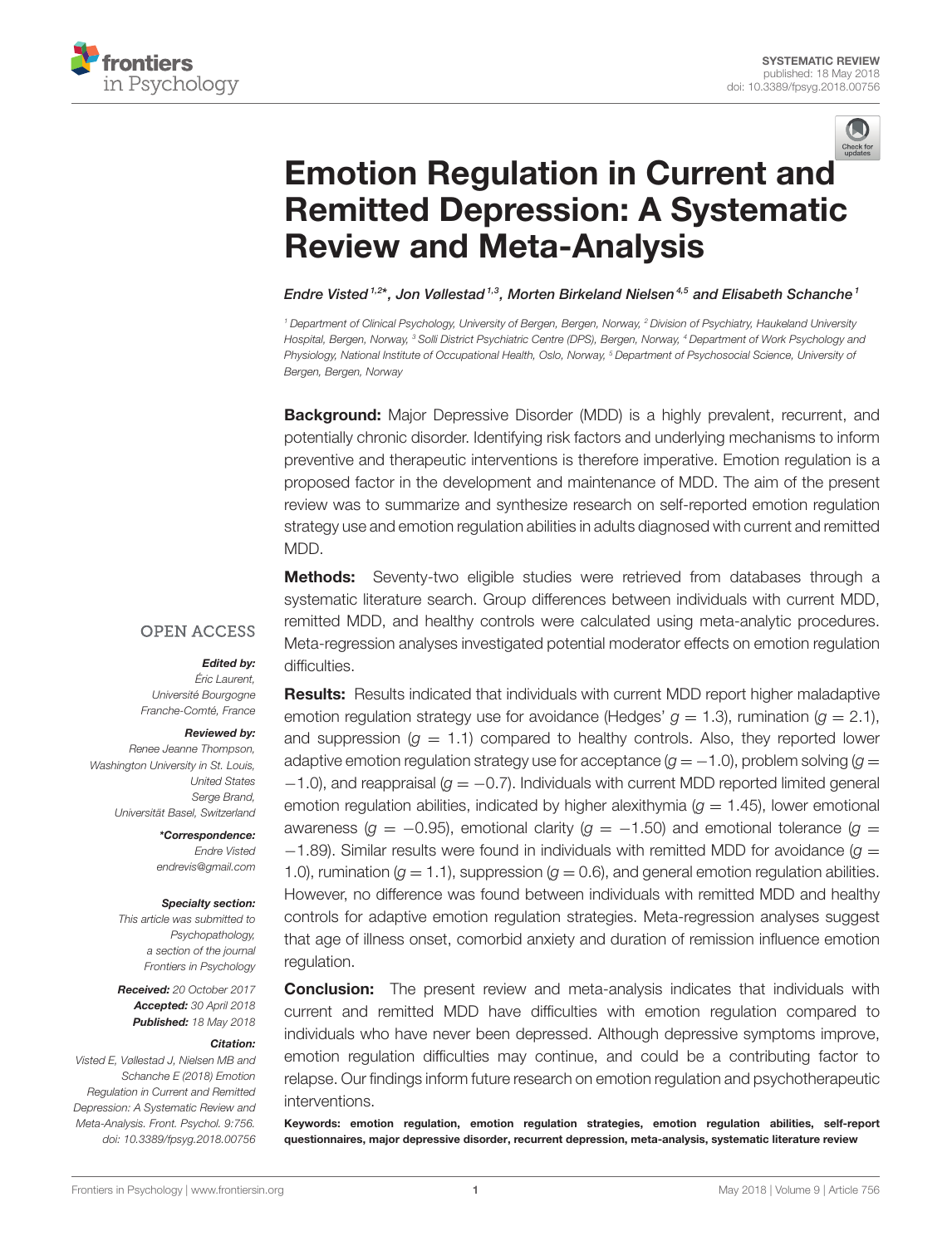# INTRODUCTION

Major Depressive Disorder (MDD) is characterized by symptoms of sustained depressed mood and anhedonia [\(American Psychiatric Association, 2013\)](#page-17-0). Epidemiological studies show that MDD is a highly prevalent [\(Ferrari et al.,](#page-18-0) [2013\)](#page-18-0), recurrent [\(Mueller et al., 1999\)](#page-18-1), and potentially chronic disorder [\(Kessing et al., 2004\)](#page-18-2). Further, MDD is associated with reduced functioning, lower quality of life and increased risk of suicide [\(Wittchen et al., 2000;](#page-19-0) [Kessler and Bromet, 2013\)](#page-18-3). Given the magnitude of this public health issue, it is imperative to identify risk factors and underlying mechanisms to inform preventive and therapeutic interventions [\(Farb et al., 2014\)](#page-17-1). One potential mechanism in the development and maintenance of depression is difficulties with emotion regulation [\(Donofry et al.,](#page-17-2) [2016\)](#page-17-2). Individuals prone to depression may use maladaptive emotion regulation strategies, where attempts to manage aversive experiences backfire and actually maintain or increase symptoms. In addition, they may be less aware of emotions, have difficulties understanding them, as well as a limited capacity to tolerate them. Consequently, they have problems recovering from negative emotions, resulting in sustained depressed mood [\(Joormann and Gotlib, 2010\)](#page-18-4). Studies confirm that individuals with MDD employ more maladaptive emotion regulation strategies and less adaptive emotion regulation strategies [\(Joormann and Stanton, 2016\)](#page-18-5). In addition, emotion regulation difficulties seem to persist after individuals are remitted from MDD [\(Ehret et al., 2015;](#page-17-3) [Halvorsen et al., 2015\)](#page-18-6). In sum, emotion regulation could be a factor that may contribute to development of both onset and recurrence of depressive episodes.

To our knowledge, there is no meta-analytic evidence of differences in self-reported emotion regulation including both individuals with a diagnosis of MDD and individuals remitted from MDD. Thus, the body of evidence investigating selfreported emotion regulation in individuals with current or remitted MDD has not been systematically reviewed and synthesized. The main aim of the current study was to address this knowledge gap by conducting a systematic review of published research on self-reported emotion regulation, and to quantify self-reported emotion regulation difficulties in people with current and remitted MDD compared to healthy controls through meta-analytic procedures.

### Defining and Operationalizing Emotion **Regulation**

How can we best understand and conceptualize the ways in which individuals manage their feelings? Several definitions of emotion regulation exist in the literature [\(Bloch et al., 2010\)](#page-17-4). The most widely used definition states that emotion regulation is the modulation of which emotions one has, when one has them, and how one experiences or expresses these emotions [\(Gross, 1998b\)](#page-18-7). Deriving from this definition, Gross has proposed a temporal model that specifies a sequence of processes involved in emotion regulation. The sequence involves situation selection (avoiding or approaching certain situations or people), situation modification (active efforts to do something about the situation to alter its emotional impact), attentional deployment (directing one's attention toward more or less emotionally activating aspects of a situation), cognitive change (modifying cognitive evaluations of the situation) and response modulation (direct attempt to influence the ongoing emotional expression or intensity).This sequence can be seen as comprising two main types of emotion regulation, defined in terms of their time of occurrence: antecedent-focused strategies are regulatory processes carried out before the onset of an emotional reaction, while response-focused strategies are carried out after the emotional reaction has been instigated.

Examples of frequently studied antecedent-focused emotion regulation strategies are avoidance, problem solving, rumination and reappraisal. Avoidance is an emotion regulation strategy used to select situations. It is often associated with anxiety disorders, involving behaviors that make it less likely that one will end up in a situation that will give rise to undesirable emotions [\(Gross, 1998a\)](#page-18-8). For example, a person with a phobia will likely avoid situations that are associated with the feared object. Problem solving is an emotion regulation strategy involving a direct modification of a situation to alter its emotional impact [\(Gross, 1998b\)](#page-18-7). When the person is in a situation that may provoke an emotional reaction, efforts can be made to prevent this from happening, i.e., rehearsing a speech to prevent anxiety. Rumination is a strategy of attentional deployment, referring to focusing one's attention toward negative emotions and on the implications of these emotions [\(Nolen-Hoeksema,](#page-19-1) [1991\)](#page-19-1). Reappraisal is a form of cognitive change that involves interpretation of a potentially emotion-eliciting situation in a way that changes its emotional impact [\(Gross and John, 2003\)](#page-18-9). Increasing use of reappraisal is an important aim of Cognitive Behavioral Therapy, in that patients are learning to view in-vitro or in-vivo situations in a new and less emotionally provocative way in collaboration with a therapist.

Examples of common response-focused emotion regulation strategies are acceptance, self-compassion and suppression. Acceptance involves being experientially open to the reality of the present, involving a conscious and active decision to experience what is without trying to modify the experience [\(Bishop et al., 2004\)](#page-17-5). Acceptance has been proposed as an active ingredient in the third-wave cognitive behavioral interventions of Mindfulness-Based Cognitive Therapy [\(Segal et al., 2013\)](#page-19-2) and Acceptance and Commitment Therapy [\(Hayes et al., 2006\)](#page-18-10). Closely related to acceptance is self-compassion, which can be considered an emotion regulation strategy in which painful or distressing feelings are not avoided, but held in awareness with kindness, understanding and a sense of shared humanity [\(Neff, 2003\)](#page-19-3). While acceptance and self-compassion involves the person to be open to experiences and emotions, suppression involves inhibiting ongoing emotion-expressive behavior (Gross and John, [2003\)](#page-18-9) or experiential emotional reactions [\(Hayes et al.,](#page-18-11) [2004\)](#page-18-11).

Comprehensive syntheses of experimental studies indicate that emotion regulation strategies differ in how effective they are in reducing negative emotions. In general, reappraisal is more effective than suppression [\(Augustine and Hemenover, 2009;](#page-17-6) [Webb et al., 2012\)](#page-19-4), and acceptance of negative emotions is a more effective strategy compared to rumination and suppression (Kohl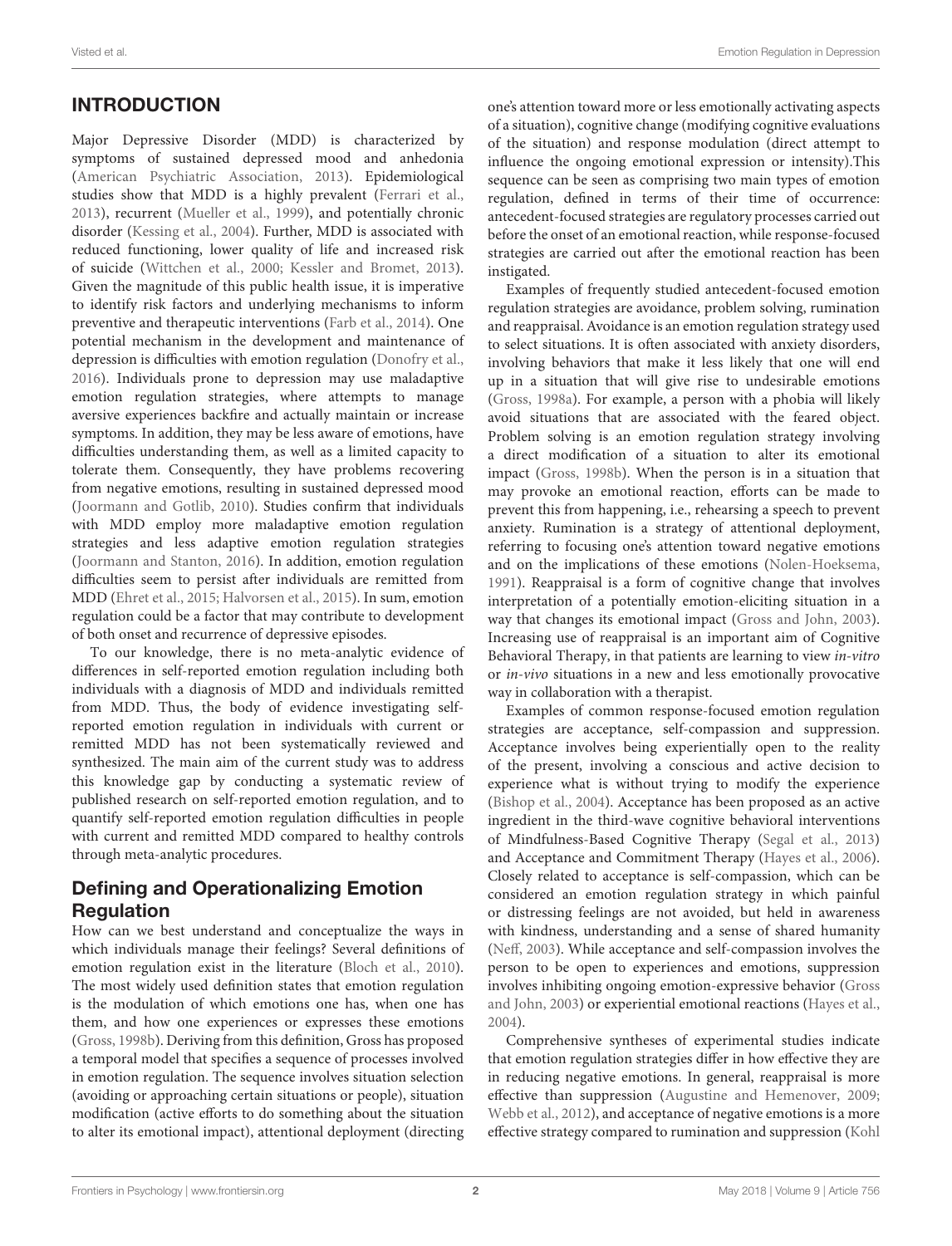et al., [2012\)](#page-18-12). Moreover, certain emotion regulation strategies seem to be associated with symptoms of psychopathology [\(Aldao et al., 2010\)](#page-17-7). On this basis, emotion regulation strategies may be categorized as maladaptive (i.e., avoidance, rumination, suppression) or adaptive (i.e., acceptance, reappraisal, problem solving, and self-compassion). However, this distinction is not clear-cut. A given strategy may be more or less functional depending on the situation. For instance, suppressing distressing feelings after receiving upsetting news just before an important exam may facilitate performance, and can thus be adaptive. Conversely, habitually using reappraisal in a context of an abusive relationship may prevent healthy self-assertion and boundary setting. Therefore, flexibility in selection and implementation of emotion regulation strategies in line with the person's own goals and values may be more important than the use of specific strategies per se [\(Aldao et al., 2015\)](#page-17-8). In this sense, the terms adaptive and maladaptive should be regarded as putative rather than definite.

Emotion regulation strategies are easily operationalized, and seemingly easy to both instruct and assess in experimental settings. However, it has been argued that the view of emotion regulation as having primarily to do with discrete strategies to modulate emotional experience is too narrow [\(Gratz et al.,](#page-18-13) [2015\)](#page-18-13). Focusing exclusively on the specific actions people carry out to regulate emotions may lead to a simplistic view of a complex construct, and to reduced clinical utility. It may be of interest to also assess wider ranging capacities that can impact the management of emotions in important ways. General emotion regulation abilities have been suggested as complementary processes that likely influence the selection and successful implementation of emotion regulation strategies [\(Tull and Aldao,](#page-19-5) [2015\)](#page-19-5). [Gratz and Roemer \(2004\)](#page-18-14) propose such a framework for general emotion regulation abilities consisting of emotional awareness and clarity, and the capacity to tolerate emotions. In order to apply a specific emotion regulation strategy, the person needs to be aware of the emotion, and to be able to understand what the emotion communicates [\(Sheppes et al., 2015\)](#page-19-6). Also, being easily overwhelmed by emotions may hinder the use of effective and adaptive emotion regulation strategies, and lead to a more rigid use of maladaptive emotion regulation strategies like avoidance [\(Tull and Aldao, 2015\)](#page-19-5). The theoretical rationale for the significance of general emotion regulation abilities has been articulated by several authors (e.g., [Thompson, 1994;](#page-19-7) Gratz and Roemer, [2004;](#page-18-14) [Berking and Znoj, 2008;](#page-17-9) [Hofmann and Kashdan,](#page-18-15) [2010\)](#page-18-15). Empirical studies indicate that general emotion regulation abilities including emotional clarity, awareness and tolerance are negatively associated with development of psychopathology [\(Saarijärvi et al., 2001\)](#page-19-8) and use of maladaptive emotion regulation strategies [\(Jeffries et al., 2016\)](#page-18-16). Taken together, there is reason to consider general emotion regulation abilities as a contributing factor to the development and maintenance of depression.

Thus, in order to best capture the picture of emotion regulation difficulties in people with current and remitted MDD, this study will focus both on specific emotion regulation strategies (i.e., maladaptive and adaptive), and the general emotion regulation abilities that facilitate them (i.e., emotional awareness, clarity, and tolerance).

# Emotion Regulation and Major Depressive **Disorder**

Given the marked presence of depressed mood and anhedonia in MDD, one hypothesis is that depressed individuals utilize ineffective emotion regulation strategies, and fail to implement effective ones. As a result, individuals with MDD have difficulties in down-regulating sad mood [\(Joormann and Vanderlind,](#page-18-17) [2014\)](#page-18-17). Perhaps the most studied maladaptive emotion regulation strategy for people with MDD is rumination. Self-reported rumination is associated with symptoms of depression (Aldao et al., [2010\)](#page-17-7), and people with current and past MDD seem to utilitize this strategy more than healthy controls (Joormann and Stanton, [2016;](#page-18-5) [Liu and Thompson, 2017\)](#page-18-18). Rumination increases the valence and duration of depressed mood, and makes people vulnerable to onset and relapse of depressive episodes [\(Nolen-Hoeksema et al., 2008\)](#page-19-9). Rumination has also been shown to affect executive functions such as working memory [\(Watkins and Brown, 2002;](#page-19-10) [Joormann et al., 2011;](#page-18-19) [Meiran et al., 2011\)](#page-18-20) attention [\(Donaldson et al., 2007\)](#page-17-10) and cognitive control [\(Koster et al., 2011\)](#page-18-21). Despite rumination being associated with negative outcomes, currently and remitted MDD individuals report positive beliefs about the usefulness of the strategy [\(Watkins and Moulds, 2005b\)](#page-19-11). Another maladaptive strategy that has been associated with MDD is suppression [\(Campbell-Sills et al., 2006\)](#page-17-11). Individual studies indicate that people with MDD suppress both positive [\(Beblo et al., 2012\)](#page-17-12) and negative emotions [\(Campbell-Sills et al., 2006\)](#page-17-11) more than healthy controls. Further, self-reported habitual use of suppression is associated with symptoms of depression [\(Aldao et al., 2010\)](#page-17-7), and with increased rumination [\(Liverant et al., 2011\)](#page-18-22). Thus, an unwillingness to experience emotional reactions may increase the intensity and duration of the response in both experiential and behavioral domains, in addition to increasing the use of other maladaptive emotion regulation strategies. Finally, avoidance has also been suggested to be a maladaptive emotion regulation strategy associated with depression. Although avoidance and suppression may be related constructs, they differ with respect to Gross' process model, in that avoidance is considered an antecedent-focused emotion regulation strategy (i.e., avoiding specific stimuli or situations to prevent emotional reactions from being elicited), whereas suppression is considered a responsefocused emotion regulation strategy taking place after the emotional reaction has started to unfold. Studies show that people with MDD report avoiding more emotional experiences than never-depressed controls [\(Svaldi et al., 2012;](#page-19-12) Brockmeyer et al., [2015\)](#page-17-13), and that avoidance of emotional experiences is associated with symptoms of depression [\(Aldao et al.,](#page-17-7) [2010\)](#page-17-7).

Although maladaptive emotion regulation strategies are most predictive of general psychopathology (Aldao and Nolen-Hoeksema, [2010\)](#page-17-14), there is also empirical evidence that people diagnosed with MDD utilize adaptive emotion regulation strategies to a lesser extent compared to healthy controls. In a former meta-analytic study, self-reported problem solving, and reappraisal was negatively associated with symptoms of depression [\(Aldao et al., 2010\)](#page-17-7). A recent review showed that currently depressed individuals report less use of reappraisal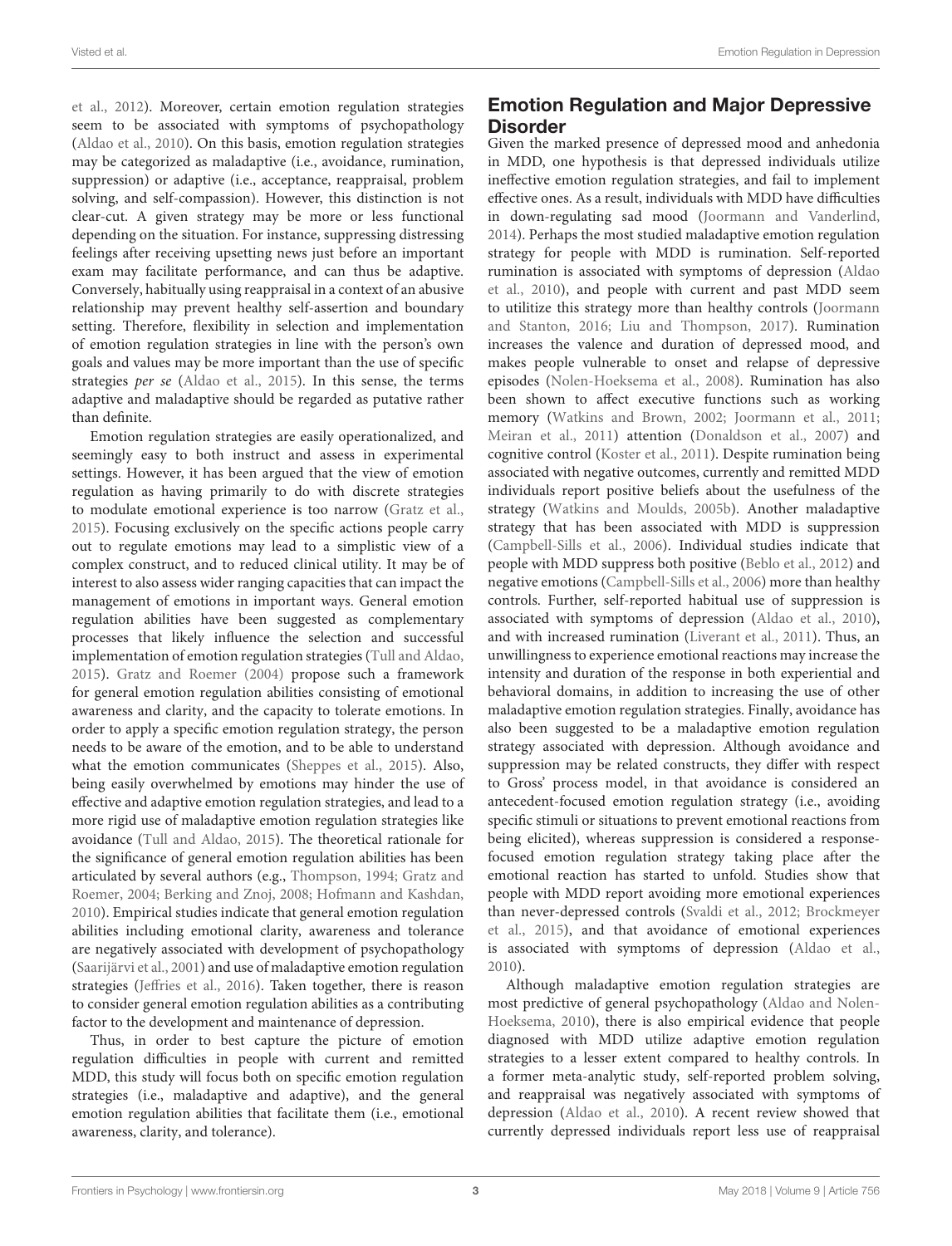and acceptance of emotions than healthy controls (Liu and Thompson, [2017\)](#page-18-18). Further, studies show that maladaptive emotion regulation strategies can affect the use of adaptive ones. For example, instructed rumination distorted problem solving in depressed individuals in a study by [Watkins and Moulds \(2005a\)](#page-19-13). Also, a recent meta-analysis of self-reported emotion regulation strategies showed that maladaptive strategies were in general negatively correlated with adaptive emotion regulation strategies [\(Naragon-Gainey et al., 2017\)](#page-19-14). Recently, self-compassion has been suggested as an important emotion regulation strategy that is particularly effective when coping with depressed mood [\(Diedrich et al., 2014\)](#page-17-15). Studies suggest that self-reported selfcompassion is negatively associated with symptoms of depression [\(MacBeth and Gumley, 2012\)](#page-18-23), and that self-compassion may be a protective factor for the development of new episodes of MDD [\(Ehret et al., 2015\)](#page-17-3).

Given the high use of maladaptive emotion regulation strategies, and the interconnectedness between habitual strategy use and general emotion regulation abilities [\(Tull and Aldao,](#page-19-5) [2015\)](#page-19-5), currently depressed individuals could have difficulties in emotional awareness, clarity, and tolerance. Deficiencies in emotional awareness and clarity may lead to difficulties in the identification of a feeling and failure of emotion regulation [\(Gross, 2015\)](#page-18-24). Prior studies have found that emotional awareness and clarity (i.e., alexithymia) is associated with symptoms of depression [\(Honkalampi et al., 2000\)](#page-18-25). Compared to healthy controls, currently depressed individuals report having limited emotional awareness [\(Donges et al., 2005\)](#page-17-16), clarity of negative feelings [\(Thompson et al., 2015\)](#page-19-15), and more alexithymia (Loas et al., [1998;](#page-18-26) [Nandrino et al., 2012\)](#page-19-16). Finally, limited emotional tolerance, i.e., being easily overwhelmed by emotions, may lead to increased use of maladaptive emotion regulation strategies to avoid or suppress emotions [\(Naragon-Gainey et al.,](#page-19-14) [2017\)](#page-19-14).

In sum, people with current MDD may report more habitual use of maladaptive and less use of adaptive emotion regulation strategies in comparison to healthy controls. It is also likely that these individuals report more difficulties with emotional awareness, clarity and tolerance compared to healthy controls. However, as is pointed out in the literature, symptoms of depression may lead to higher scores on such questionnaires [\(Treynor et al., 2003\)](#page-19-17). It is therefore also of interest to investigate whether asymptomatic participants with a history of depression still report difficulties in emotion regulation.

## The Role of Emotion Regulation in Relapse of Major Depressive Disorder

Given the high relapse rate after recovery of depression (Mueller et al., [1999\)](#page-18-1), emotion regulation difficulties may be a factor that makes people recovered from depression vulnerable to later recurrent episodes. Studies indicate that emotion regulation among individuals with remitted MDD is somewhat similar to those currently depressed. Compared to healthy controls, people who have recovered from depression report using more maladaptive emotion regulation strategies, including rumination [\(Aker et al., 2014;](#page-17-17) [Halvorsen et al., 2015\)](#page-18-6), suppression [\(Watkins and Moulds, 2009\)](#page-19-18), and avoidance [\(Brockmeyer et al.,](#page-17-18) [2012\)](#page-17-18), although the findings on suppression are somewhat contradictory [\(Joormann and Stanton, 2016;](#page-18-5) [Liu and Thompson,](#page-18-18) [2017\)](#page-18-18). Findings on adaptive emotion regulation strategies are more inconsistent. Evidence indicates that there is no difference between individuals remitted from MDD and healthy controls in use of reappraisal [\(Joormann and Stanton, 2016;](#page-18-5) Liu and Thompson, [2017\)](#page-18-18) and problem solving [\(Bates and Lavery, 2003\)](#page-17-19). Regarding acceptance, the findings are incongruent. Compared to healthy controls, individuals remitted from MDD report less acceptance of emotions, but similar acceptance of situations [\(Liu and Thompson, 2017\)](#page-18-18). In sum, the picture that emerges from previous research is that people report using maladaptive emotion regulation strategies after remission from MDD, but the role of adaptive emotion regulation strategies is more unclear.

Further, higher-order emotion regulation abilities could also be of importance. For example, one study indicated that previously depressed individuals report limited general emotion regulation abilities compared to never-depressed individuals [\(Ehring et al., 2008\)](#page-17-20). A recent study with individuals with remitted MDD showed that higher general emotion regulation abilities following in-treatment predicted lower depressive symptoms at follow-up [\(Ebert et al., 2017\)](#page-17-21). Another longitudinal study showed that lower self-reported alexithymia (i.e., higher emotional clarity) was associated with remission from MDD [\(Saarijärvi et al., 2001\)](#page-19-8). Similarly, a study by Rude and McCarthy [\(2003\)](#page-19-19) found that individuals remitted from MDD reported lower emotional clarity compared to never-depressed individuals.

Overall, individuals with a history of depression may still have a mode of emotional processing that constitutes an inherent vulnerability to developing new depressive episodes, although depressive symptoms are currently at a subclinical level.

### Characteristics of Depression That May Contribute to Emotion Regulation **Difficulties**

Recently, emotion regulation has been proposed as a transdiagnostic factor for the development of psychopathology [\(Fernandez et al., 2016\)](#page-17-22). Comorbidity of anxiety and personality disorders may exacerbate emotion regulation difficulties in participants with current and remitted MDD. Further, studies suggest that early onset age of MDD is associated with early life stressors [\(Molnar et al., 2001\)](#page-18-27). Overwhelming experiences of distress in early life may contribute to difficulties in emotion regulation, as this may interrupt the development of adaptive emotion regulation skills [\(Thompson and Goodman, 2010\)](#page-19-20). Consequently, earlier onset age of MDD may exacerbate emotion regulation difficulties. It could also be that total time spent in depressive states will be a maintaining factor, in that depressogenic schemata are easily activated by sad mood [\(Teasdale et al., 1995\)](#page-19-21). This in turn will lead to new depressive episodes. In this way, the number of former episodes of MDD and duration of remission could be associated with less effective emotion regulation.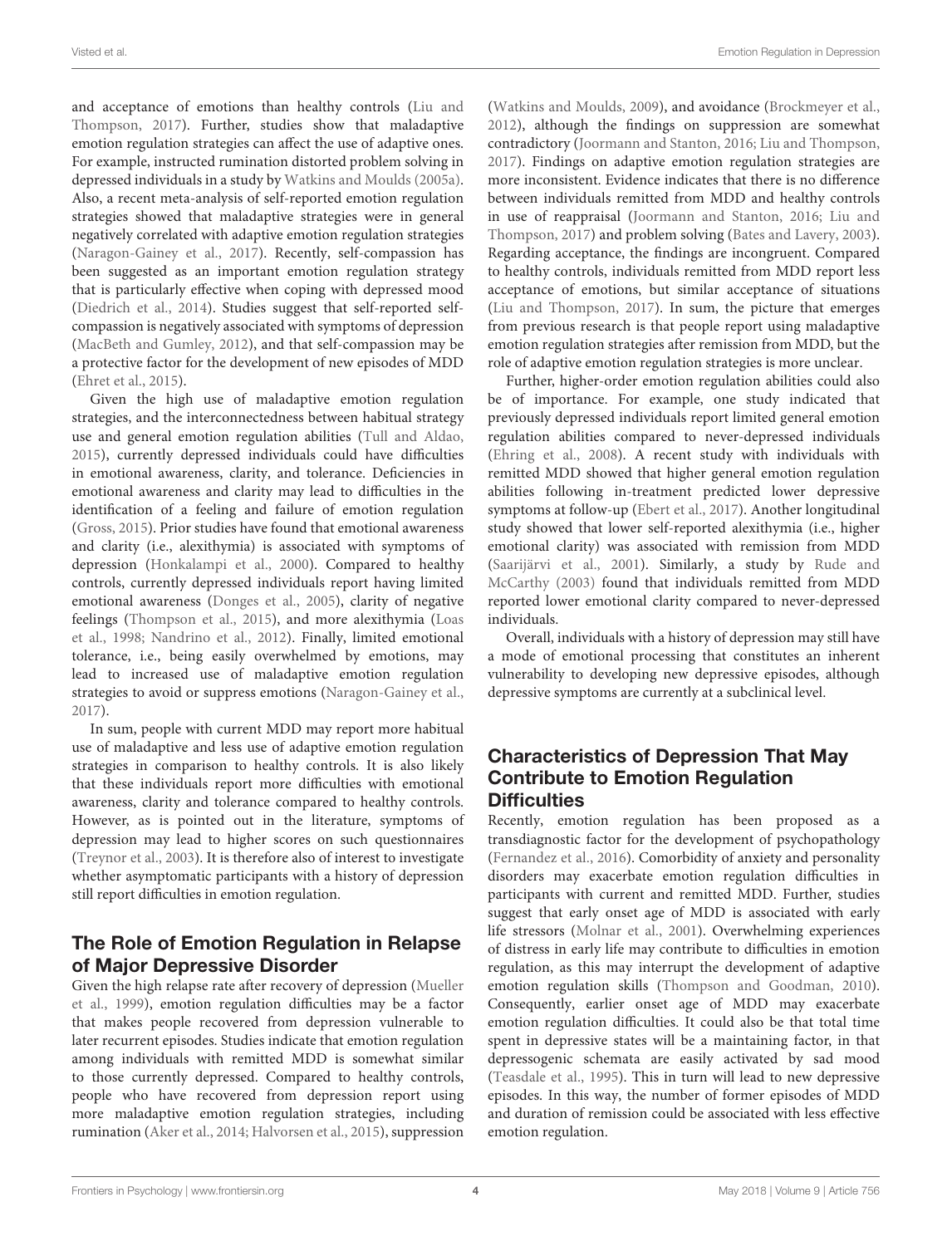### The Present Review

To our knowledge, there are three recent comprehensive reviews on self-reported emotion regulation in MDD [\(Aldao et al.,](#page-17-7) [2010;](#page-17-7) [Joormann and Stanton, 2016;](#page-18-5) [Liu and Thompson, 2017\)](#page-18-18). [Aldao et al. \(2010\)](#page-17-7) found in a systematic review and metaanalysis that symptoms of depression were positively correlated with self-reported maladaptive emotion regulation strategies and negatively correlated with adaptive emotion regulation strategies, with exception of acceptance. However, the literature search was conducted in 2008 and is thus dated. Also, Aldao et al. [\(2010\)](#page-17-7) did not focus exclusively on samples diagnosed with depression, taking into consideration a broader range of psychopathology as well as samples defined by self-reported symptoms of depression. Similarly, [Joormann and Stanton \(2016\)](#page-18-5) also reviewed studies with both clinical and non-clinical samples. More recently, [Liu and Thompson \(2017\)](#page-18-18) reviewed a wide variety of studies investigating emotion regulation strategies in MDD more narrowly defined. They focused their review on people diagnosed with MDD using validated diagnostic interviews. In addition to self-report measures emotion regulation, they also included a number of different study designs including laboratory and naturalistic assessments. The review gives an important summary of the field of emotion regulation in MDD, and offers valuable directions for future clinical work and research. More specifically, they found that individuals with current and remitted MDD report more rumination and less acceptance in comparison to healthy controls. Further, they report that the current status regarding suppression was unclear, as results from studies were not consistent. However, the reviews of Liu and Thompson [\(2017\)](#page-18-18) and [Joormann and Stanton \(2016\)](#page-18-5) seem not to be based on systematic literature searches, as no such procedures were reported. Thus, potentially eligible studies might have been omitted. Further, these reviews did not apply metaanalytic procedures to quantify their results. Quantification of findings may elucidate group differences in self-reported emotion regulation. Moreover, such methods render moderator analyses possible, to investigate whether specific characteristics may have an impact on emotion regulation.

In sum, there are a number of considerations that makes the present systematic review and meta-analysis warranted. First, it is important to properly assess the diagnostic status of the participants in these studies to ensure that the participants are actually clinically depressed. A number of studies use only self-report measures, and vaguely described or incomplete interview procedures to diagnose people. [Aldao et al. \(2010\)](#page-17-7) found only eight studies reporting standardized diagnostic procedures. Therefore, it is an aim of the present review to include only studies utilizing structured clinical interviews to obtain diagnostic status.

Second, it is an aim to quantify the difference between the clinical groups and healthy controls. Comparing properly diagnosed participants to normative (i.e., non-clinical) participants can elucidate current pathological processes that may contribute to development and maintenance of psychopathology. In so doing, it is important to make sure that the healthy control participants do not fulfill criteria for any current psychiatric diagnoses. It is therefore a prerequisite for inclusion that healthy controls are properly screened.

Third, no prior systematic review and meta-analysis has examined emotion regulation in individuals with remitted MDD. One reason why MDD might be associated with endorsement of maladaptive emotion regulation strategies is that persons with MDD may have distorted views of themselves due to the depressive state. They could therefore be more likely to endorse negative or unflattering characteristics than nondepressed people. It is therefore of interest to investigate whether difficulties with emotion regulation persist in people with prior depressive episodes that are now asymptomatic. An aim of the present review is therefore to include both individuals with current and remitted MDD.

Fourth, no prior reviews have taken into consideration general emotion regulation abilities. As previously noted, a mere focus on emotion regulation strategies may yield a too narrow picture of emotion regulation difficulties. Several authors have recommended incorporating such abilities into the research of emotion regulation, as broader capacities such as emotional awareness, clarity, and tolerance could play important parts in the development and maintenance of depression [\(Augustine and Hemenover, 2009;](#page-17-6) Tull and Aldao, [2015\)](#page-19-5). Increased knowledge in this domain could inform our understanding of emotion regulation, as well as clinical interventions in useful ways. We thus aim to examine both emotion regulation strategies and general abilities in the present review.

Lastly, it is of interest whether certain characteristics of depression may be associated with emotion regulation difficulties. A final aim of the present review is to examine whether number of prior episodes of MDD, current comorbid anxiety, onset age of MDD and duration of remission may statistically moderate the degree of emotion regulation difficulties.

In line with prior reviews [\(Aldao et al., 2010;](#page-17-7) Joormann and Stanton, [2016;](#page-18-5) [Liu and Thompson, 2017\)](#page-18-18), we expected that individuals with current MDD would report more maladaptive and less adaptive emotion regulation strategies compared to healthy controls. We also expected individuals with current MDD to report more limited general emotion regulation abilities including emotional awareness, clarity and tolerance.

Given the recurrent nature of MDD, and the hypothesis that difficulties in emotion regulation may be a vulnerability factor for both onset and relapse of depression, we expected similar results with individuals with remitted MDD. Thus, emotion regulation deficiencies may be a trait-like tendency that is active after symptoms of depression alleviate.

Finally, we expected that the number of prior episodes of MDD, current comorbid anxiety, early onset age of MDD to be positively associated with emotion regulation difficulties, and duration of remission to be negatively associated with emotion regulation difficulties.

### METHODS

Methods followed the principles presented by the Preferred Reporting Items for Systematic Reviews and Meta-Analyses (PRISMA) statement [\(Liberati et al., 2009\)](#page-18-28).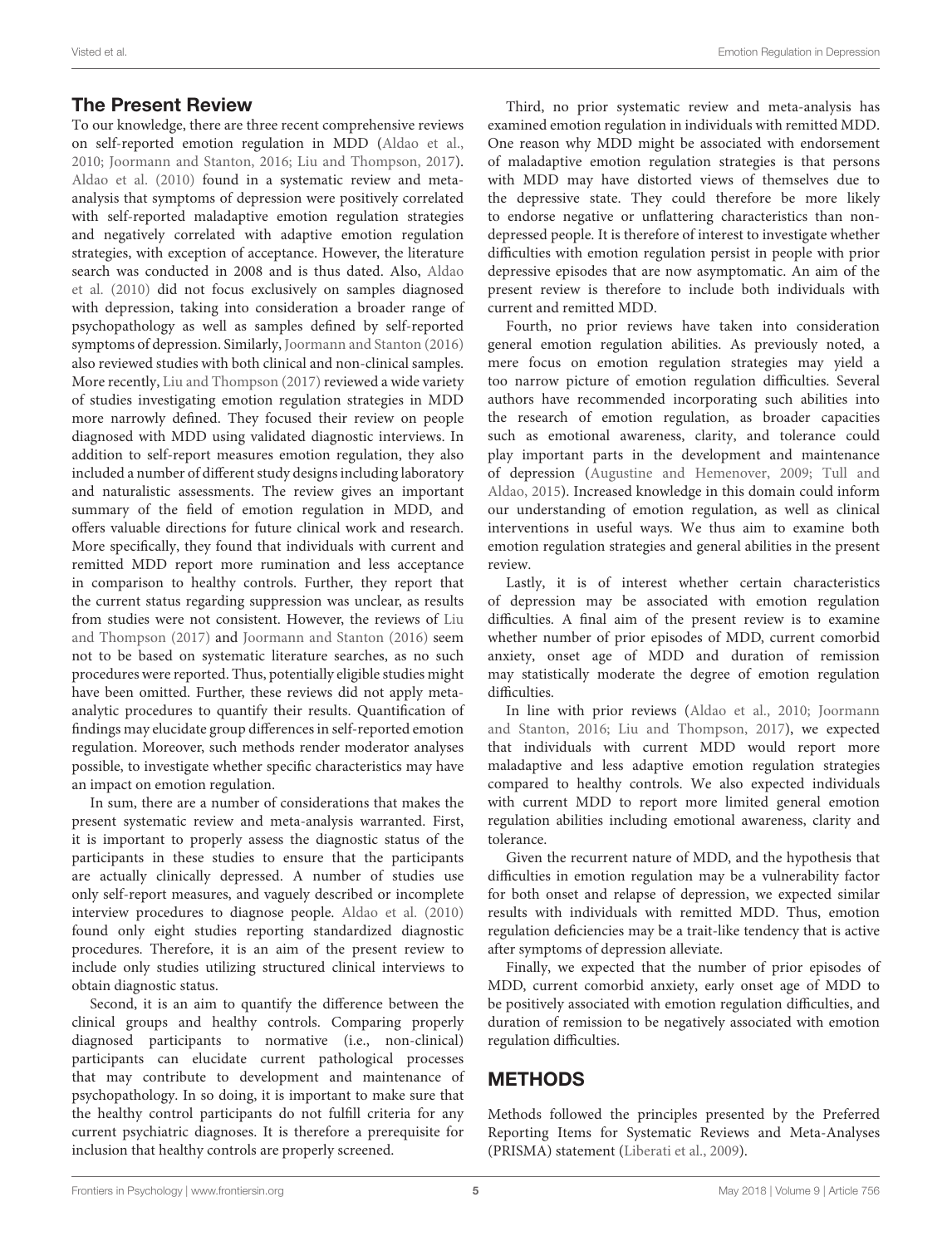### Protocol and Registration

The methods of the analysis, inclusion and exclusion criteria were specified in advance and documented in the PROSPERO International Prospective Register of Systematic Reviews (CRD42015029905).

### Eligibility Criteria

Studies were eligible for inclusion if: (1) participants were adult (>18 years old), currently depressed or had a history of depression, as diagnosed using full versions of structured and validated clinical interviews; (2) study design was cross-sectional case-control design, including at least one group of subjects diagnosed with current or remitted depression, and one nonclinical control group, also screened with clinical interviews to assure that the participants were healthy; (3) reported at least one self-report measure of emotion regulation strategy and/or emotion regulation ability; (4) manuscript published in peerreviewed journals and written in language mastered by the authors (English, German, Norwegian, Swedish and Danish). With regard to exclusion criteria studies were ineligible for inclusion if: (1) participants had severe somatic disorders (i.e., brain damage/injury, severely handicapped, Parkinson's disease, Huntington's disease, dementia) or developmental disorders; (2) study design were  $N = 1$  designs or case reports, or lacked a non-clinical, healthy control group; (3) Manuscript was nonpublished or not peer-reviewed. Although emotion regulation in MDD may be measured using experimental designs, we chose to focus on self-reported questionnaires in an aim to capture the habitual and trait-like emotion regulation tendencies that individuals with current and remitted MDD have.

### Search Strategy

The search string was built in collaboration with the first, second, and fourth author after extensive examinations of relevant literature and previous reviews on the field. Several pilot searches were conducted throughout October to November 2015 to secure inclusion of relevant literature. Finally, a university librarian, an expert on systematic literature searches, was consulted to increase quality of the search string. The first author carried out the literature search on the following online databases: Medline, EmBase, PsychINFO using OVID, and Science Citation Index Expanded (1900-), Social Sciences Citation Index (1900-), Arts & Humanities Citation Index (1975-), and Emerging Sources Citation Index (2015-) at ISI Web of Science.

The search string included any combination of relevant terms in the Title, Abstract and Keyword search fields including: Depress<sup>\*</sup>, control<sup>\*</sup>, ruminat<sup>\*</sup>, accept<sup>\*</sup>, mindful<sup>\*</sup>, suppress<sup>\*</sup>, problem solv<sup>\*</sup>, avoid<sup>\*</sup>, reapprais<sup>\*</sup>, self compass<sup>\*</sup>, emotion<sup>\*</sup>, affect<sup>\*</sup>, mood<sup>\*</sup>, feel<sup>\*</sup>, regulat<sup>\*</sup>, repair<sup>\*</sup>, manag<sup>\*</sup>, compet<sup>\*</sup>, clarity, aware<sup>\*</sup>, tolera<sup>\*</sup>, conscious<sup>\*</sup>, differenti<sup>\*</sup>, alexithym<sup>\*</sup>.

### Study Selection

The literature search was conducted December 9, 2015. The study selection process had three stages. First, all findings on databases were exported to the reference managing software Endnote X8 [\(Clarivate Analytic, 2014\)](#page-17-23). Second, all duplicates were removed using the same software, and abstracts were screened by the first author. At this stage, all studies that reported measuring self-reported emotion regulation ability and strategies in depressed and healthy control samples were included. Finally, the first and second author obtained all full-text manuscripts to independently assess final inclusion. Disagreements between authors were resolved by consensus.

### Data Collection Process and Items

The first author extracted data from the included studies using a constructed form for the purpose. The constructed form was developed and piloted by extracting data from 10 studies. The data extracted from the studies to be used in the qualitative synthesis were: publication year, country and continent, funding, objectives and aims of the study, recruitment procedures, inclusion and exclusion criteria, age of subjects, percentage female, type of diagnostic interview, type of depression symptom checklist, score of depression symptom checklist. The following potential moderators were collected for the quantitative synthesis: means, standard deviations, and number of participants for each emotion regulation outcome, number of previous depressive episodes, duration of remission from depression, comorbidity (anxiety and personality disorders), and age of illness onset.

Twelve corresponding authors were contacted per email to obtain missing data from 15 studies. Two authors replied with missing data and were included for further analyses. To ensure that no dataset had duplicate data, we reviewed with special scrutiny all studies containing the same author(s).

### Summary Measures

All meta-analytic procedures, including calculation of summary measures, synthesis of results, and meta regression were executed in the software Comprehensive Meta Analysis version 3 [\(Biostat,](#page-17-24) [2014\)](#page-17-24). Due to the nature of our outcome measure (self-report questionnaires), we computed effect sizes based on difference in means. To summarize the outcome measures, we used Hedges' g, using the random-effects model, because we expected that the included studies would apply different questionnaires, and thus the scale of measurement would differ from study to study. Further, we expected that many studies would have small sample sizes. Hedges'  $g$  is a variation of Cohen's  $d$  that corrects for biases due to small sample sizes [\(Hedges and Olkin, 1985\)](#page-18-29).

Some studies were anticipated to involve several questionnaires or subscales designed to measure the same concept (e.g., rumination). In these cases, effect sizes for each measure were calculated first, followed by the calculation of the average Hedges' g effect size for each study. To interpret the computed effect sizes we used the guidelines by [Cohen \(1988\)](#page-17-25): a value of  $\leq$ 0.2 represents a small effect; a value of 0.5 a medium effect and 0.8 a large effect.

### Synthesis of Results

Effect sizes were first pooled into distinct categories representing different emotion regulation strategies, in addition to general and specific emotion regulation abilities. Maladaptive (rumination, suppression, and avoidance) and adaptive (acceptance, problem solving, reappraisal, and self-compassion) emotion regulation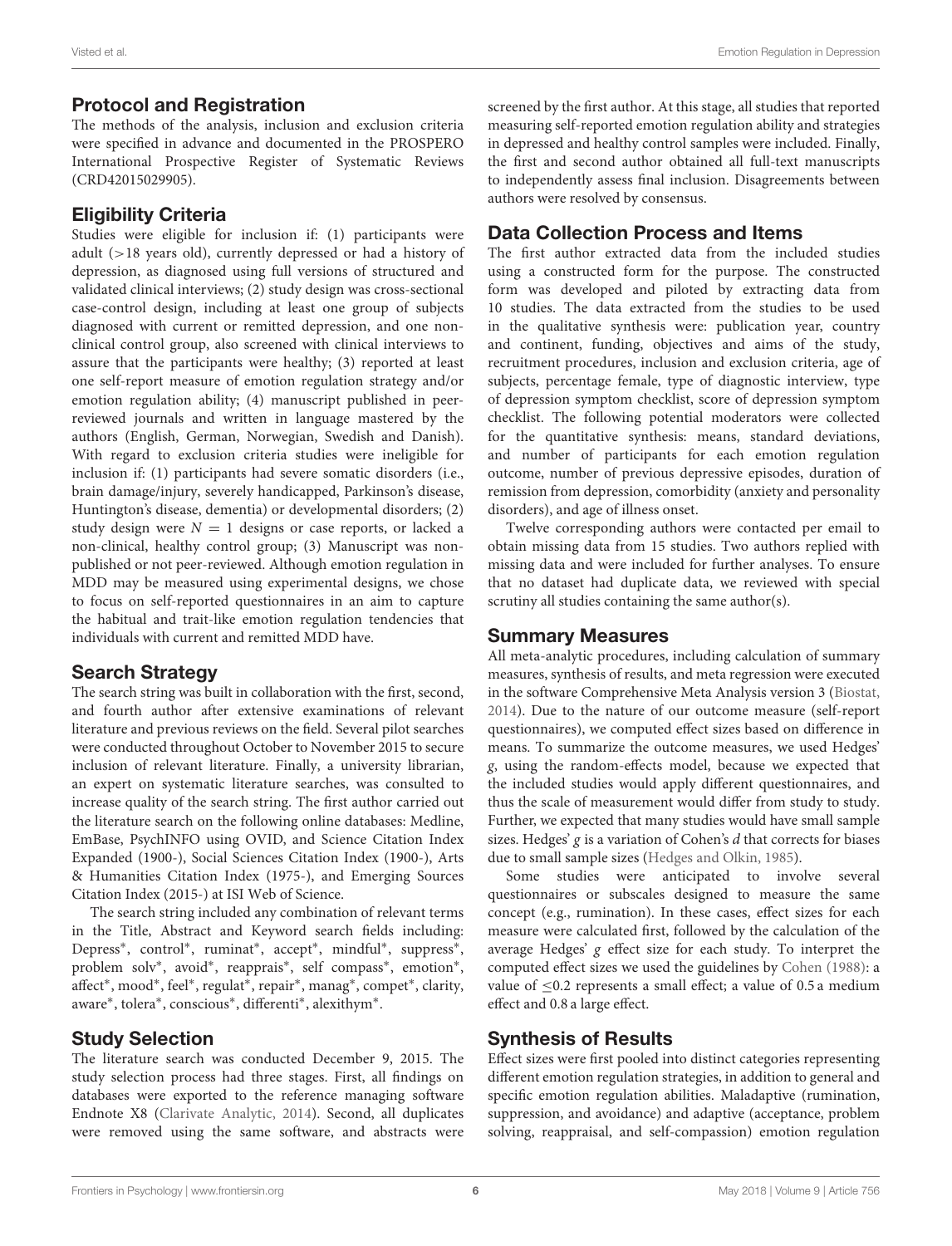questionnaires were pooled into one effect size to obtain the general use of maladaptive and adaptive emotion regulation strategies. The distinction between maladaptive and adaptive emotion regulation strategies is theoretically and empirically well-established in prior reviews [\(Aldao et al., 2010;](#page-17-7) Joormann and Stanton, [2016;](#page-18-5) [Liu and Thompson, 2017\)](#page-18-18). Also, a recent factor-analysis suggested this distinction to be statistically acceptable [\(Naragon-Gainey et al., 2017\)](#page-19-14). Consequently, we chose to pool the adaptive and maladaptive strategies into separate categories to obtain a general estimate of each category. Then, all subcategories of emotion regulation strategies were pooled to obtain effect sizes involving use of specific strategies.

Total scores of questionnaires measuring general emotion regulation abilities (e.g., [Gratz and Roemer, 2004\)](#page-18-14) were pooled into one effect size. If all subscales within a questionnaire was reported, but not the total score, all subscales were pooled into one effect size to represent the total score. Regarding the specific emotion regulation abilities of emotional clarity, awareness and tolerance relevant subscales were pooled into different effect sizes. In addition, we pooled all questionnaires measuring alexithymia.

Heterogeneity of studies for each pooled effect size was calculated using the Qwithin statistic. A significant Qwithin value rejects the null hypothesis of homogeneity. The  $I^2$  statistic was computed as an indicator of heterogeneity in percentages. The  $I^2$ describes the percentage of total variation across studies that are due to heterogeneity rather than chance.

### Risk of Bias Across Studies

To assess publication bias, we conducted the Egger's regression test and Duval and Tweedie's trim and fill procedure. All publication bias analyses were conducted using the software Comprehensive Meta Analysis version 3 [\(Biostat, 2014\)](#page-17-24).

### Additional Analyses

To assess possible moderators of MDD, we planned several metaregression analyses, using the Comprehensive Meta-Analysis version 3 software [\(Biostat, 2014\)](#page-17-24). To investigate whether possible moderators had an effect on effect sizes on emotion regulation variables, we ran different regression analyses by applying the following moderators as independent variables: "prior episodes of MDD," "current comorbid anxiety," "age of MDD onset," and finally duration of both current MDD and remission from MDD.

To summarize study and participant characteristics, we used the software SPSS Statistics version 23.

### RESULTS

### Study Selection

A total of 72 studies involving 91 trials were identified for inclusion in our review. A flow-diagram of the study extraction process is provided in **[Figure 1](#page-7-0)**. Sixty-nine trials involved participants with MDD, and 22 trials involved participants recovered or remitted from MDD. The search in OVID and ISI Web of Science databases provided 17,325 records. After duplicates were removed, 8,225 records remained. Of these, 7,956 records were excluded after reviewing them according to inclusion and exclusion criteria. In addition, seven potentially eligible records were included from reference lists from former studies and reviews. As result, 276 full-text articles were reviewed in more detail by the first and second author. Of these, 59 articles (21%) were rated differently by the authors, and were discussed to reach agreement (in favor of the first author: 32; in favor of the second author: 27). As a result of the rating process, 204 studies were excluded with following reasons: language not mastered by the authors ( $n = 13$ ), clinical group no MDD or history of MDD ( $n = 8$ ), heterogeneous clinical population ( $n = 20$ ), participant age under 18 years ( $n = 9$ ), clinical or healthy control group not screened with diagnostic interview, or not reported applying such an interview ( $n = 95$ ), participants screened partially with diagnostic interview involving only a few diagnostic modules ( $n = 12$ ), control group not healthy ( $n = 5$ ), no selfreport measure of emotion regulation ( $n = 17$ ), questionnaire not validated ( $n = 3$ ), duplicate data ( $n = 5$ ), experimental induction prior to assessment ( $n = 3$ ), and corresponding author not returning data on enquiry ( $n = 14$ ). References of all included studies can be found in Appendix A (Supplementary Material).

### Study Characteristics

All included studies were published in the English language. The first relevant studies to be published on the topic of this metaanalysis were from 2002 [\(Watkins and Baracaia, 2002;](#page-19-22) Watkins and Brown, [2002\)](#page-19-10). Most studies were carried out in the USA  $(n = 23)$ , followed by Germany  $(n = 15)$ , UK  $(n = 10)$ , Canada ( $n = 4$ ), Italy ( $n = 4$ ), Norway ( $n = 3$ ), Australia  $(n = 2)$ , Turkey  $(n = 2)$ , Japan  $(n = 2)$ , and individual studies from Denmark, Iran, Israel, Mexico, South Korea, Sweden, and Taiwan.

#### **Participants** Participants With MDD

In the 69 trials with participants diagnosed with current MDD, an aggregated total of 2,415 participants and 3,536 healthy controls participated. The mean age of the MDD participants was 40.70 years ( $SD = 8.79$ ; range = 20.70– 74.00), and mean percentage of women with current MDD was 66.93 percent (SD = 14.30%; range = 25–100%). The mean age of the participants in the healthy control groups were 38.53 years ( $SD = 7.22$ , range = 20.15–69.20), and the mean percentage of women was 64.74 percent  $(SD = 15.8\%;$ range  $= 32 - 100\%$ ). The majority of studies with MDD patients screened for Axis I diagnoses using the Structured Clinical Interview for DSM Axis I Disorders (SCID I;  $n = 56$ ; First et al., [2002\)](#page-18-30), followed by M.I.N.I. International Neuropsychiatric Interview (MINI;  $n = 6$ ; [Sheehan et al., 1998\)](#page-19-23), both MINI and SCID I ( $n = 2$ ), the Schedules for Clinical Assessment in Neuropsychiatry (SCAN;  $n = 2$ ; [World Health Organization,](#page-19-24) [1998\)](#page-19-24) and individual studies using the Diagnostic Interview for Mental Disorders (DIMD; [Margraf and Schneider, 2006\)](#page-18-31) and the Primary Care Evaluation of Mental Disorders (PRIME-MD; [Spitzer et al., 1994\)](#page-19-25). Depression symptom checklists used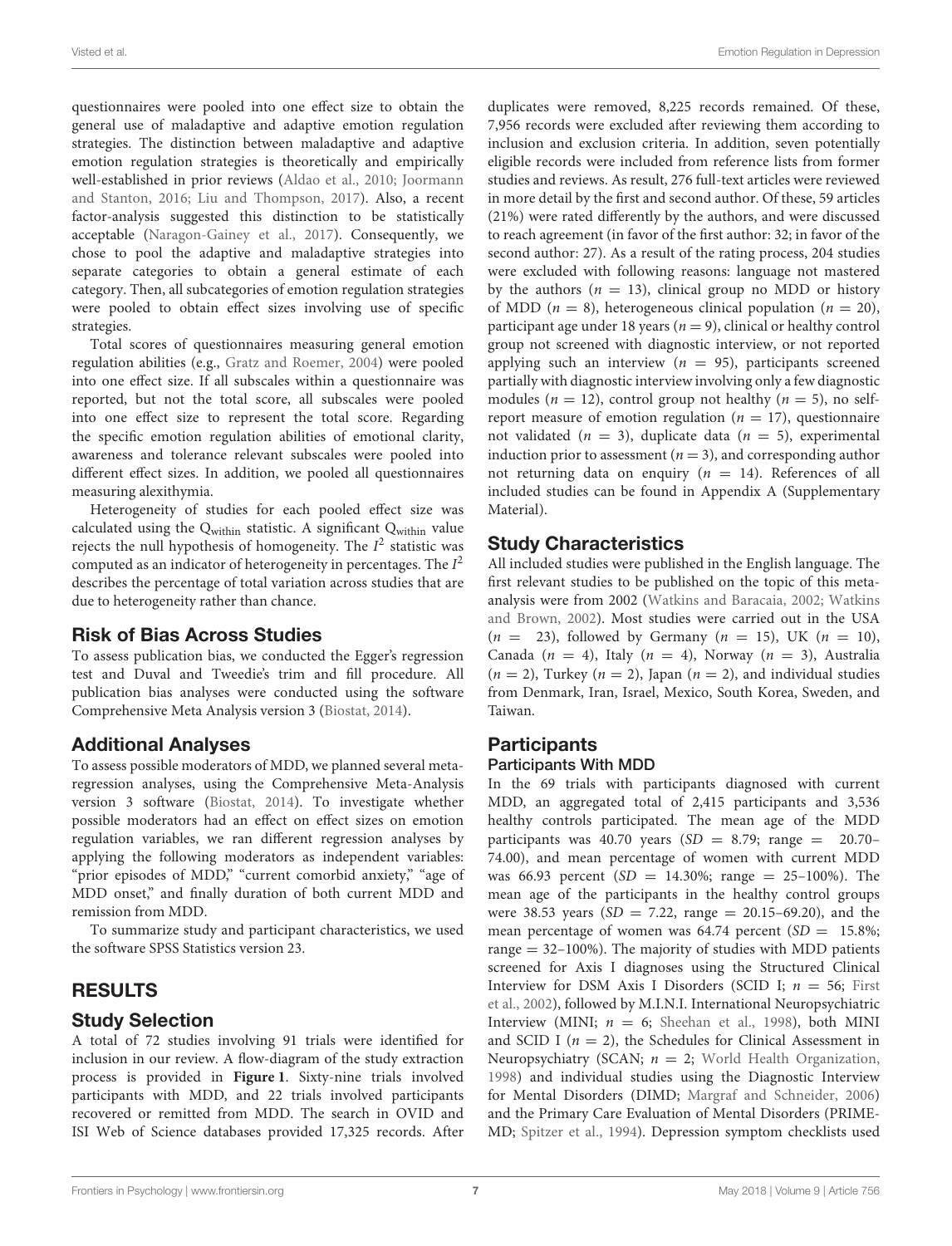

<span id="page-7-0"></span>were mainly Beck Depression Index (BDI-II;  $N = 41$ ; Beck et al., [1996\)](#page-17-26), followed by the Center for Epidemiologic Studies Depression Scale (CES-D;  $N = 2$ ; [Radloff, 1977\)](#page-19-26), the Patient Health Questionnaire (PHQ;  $N = 2$ ; [Kroenke and Spitzer,](#page-18-32) [2002\)](#page-18-32), and individual studies using the Internal State Scale (ISS; [Bauer et al., 1991\)](#page-17-27) and the Inventory of Depressive Symptomatology (IDS; [Rush et al., 1986\)](#page-19-27). The mean selfreported depression symptom score using the BDI-II was 27.21  $(SD = 4.32;$  range  $= 7.2 - 34.76$ ). In terms of clinical features of the participants, 15 studies reported a mean duration of current episode of MDD of 26.6 months  $(SD = 23.7;$  range = 1.6– 91.6) and 16 studies reported mean number of previous episodes of MDD ( $M = 5.29$ ;  $SD = 1.62$ ; range = 2.33-8.10). Eleven studies reported a mean onset age of MDD of 26.92 years  $SD = 6.17$ ; range = 16.22–36.80). In terms of comorbidity, 37 studies reported percentage of participants with a comorbid anxiety disorder ( $M = 31.40\%$ ;  $SD = 27.1\%$ , range = 0-100%). Only one study reported comorbid personality disorders (Riso et al., [2003\)](#page-19-28).

#### Participants With Remitted MDD

In the 22 trials with participants with remitted MDD, an aggregated total of 956 individuals with remitted MDD  $(M = 59.68; SD = 31.83; range = 15-109)$  and 1,558 healthy controls ( $M = 296.20$ ;  $SD = 285.77$ ; range = 16-638) participated. The mean age of the participants in the clinical group was  $37.50$  (SD = 5.05, range = 23.60-56.00), and mean percentage of women in the trials were 74.7 percent  $(SD = 12.0\%;$  range = 57.6-100). The mean age of the participants in the healthy control groups were  $34.10$  (SD = 5.21, range  $= 27.90 - 48.00$ , and the mean percentage of women was 61.8 ( $SD = 11.6\%$ ; range = 46.9–100). All participants were screened using SCID I ( $n = 21$ ) or MINI ( $n = 1$ ). The majority of trials used BDI-II as a self-report index of depressive symptoms ( $n = 15$ ), and individual studies used CES-D, PHQ, and the Quick Inventory of Depressive Symptomatology-Self Report (QIDS-SR; [Rush et al., 2003\)](#page-19-29). The mean self-reported depression symptom score using the BDI-II was 8.37 ( $SD = 2.45$ ; range = 2.60-12.50). In terms of clinical features of the remitted MDD participants, six studies reported a mean duration of remission in months  $(M = 86.24$  months;  $SD = 69.85$ ; range = 20.28-176.80), and 14 studies reported a mean number of previous depressive episodes  $(M = 3.77)$ ;  $SD = 1.31$ ; range  $= 1.47 - 7.30$ ). Eight studies reported depression onset age  $(M = 26.48; SD = 5.59; range = 20.39-42.60)$ . With respect to comorbidity, nine studies reported percentage of participants with a current comorbid anxiety disorder  $(M = 13.6\%; SD = 9.1\%; range = 0.0-26.0\%)$  and three studies reported comorbid personality disorders ( $M = 2.2$ %;  $SD = 6.1$ %; range  $= 0.0 - 19.0\%$ ).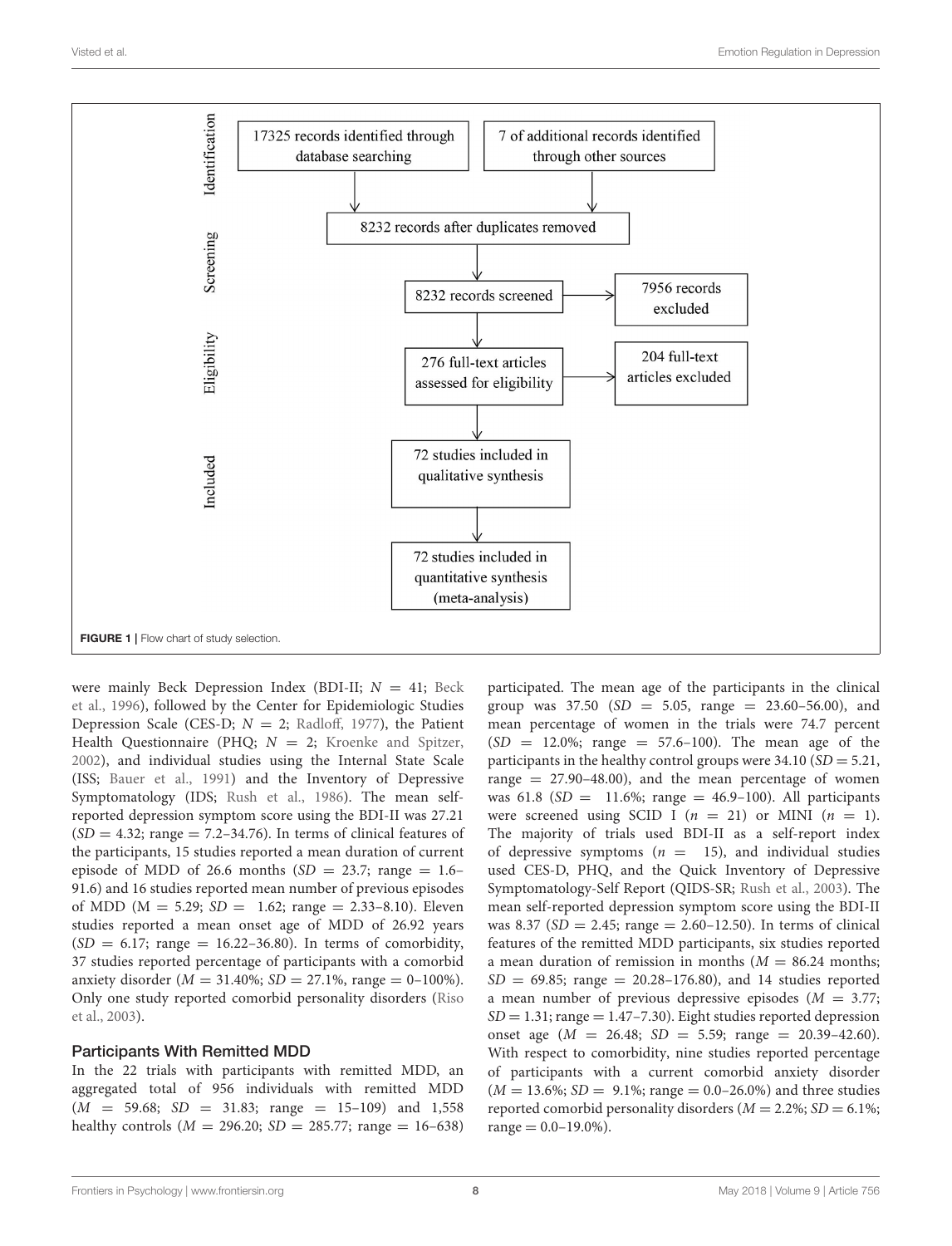# Outcome Measures

#### Participants With MDD

Overview of all included studies with trials involving patients with current MDD are presented in Table B.1 in Appendix B (Supplementary Material).

#### **Maladaptive strategies**

A total of 53 studies reported data from maladaptive emotion regulation strategies from currently depressed participants.

#### **Rumination**

Thirty-six studies reported data from a total of eight different subscales or questionnaires measuring rumination. The majority of studies applied the Ruminative Response Scale from the Response Styles Questionnaire (RRS;  $N = 34$ ; Nolen-Hoeksema and Morrow, [1991;](#page-19-30) [Treynor et al., 2003\)](#page-19-17). Two studies reported data from the Rumination on Sadness Scale (RSS; [Conway et al.,](#page-17-28) [2000\)](#page-17-28), and one study reported data from the subscale Rumination from Leahy Emotional Schema Scale (LESS-RUMINATION; [Leahy, 2002\)](#page-18-33). One study reported data from eight questionnaires and subscales measuring rumination, including the RRS and the RSS [\(Mandell et al., 2014\)](#page-18-34).

#### **Avoidance**

Sixteen studies reported data from a total of nine different subscales or questionnaires measuring avoidance. Eight studies reported in total 10 trials using the subscale Harm Avoidance from the Temperament and Character Inventory (TCI-HA; [Cloninger et al., 1993\)](#page-17-29), followed by one study reporting two trials involving the Avoidance subscale of the Need for Affect Scale (NAS-AVOIDANCE; [Maio and Esses, 2001\)](#page-18-35), one study reporting two trials using Avoidance subscale of the COPE (COPE-AVOIDANCE; [Carver et al., 1989\)](#page-17-30), one study reporting two trials using Avoidance subscale of the Social Problem-Solving Inventory (SPSI-AVOIDANCE; [D'Zurilla and Nezu,](#page-17-31) [1990\)](#page-17-31) and two studies reporting three trials using the Cognitive Behavioral Avoidance Scale (CBAS; [Ottenbreit and Dobson,](#page-19-31) [2004\)](#page-19-31). Individual studies reported data from the Avoidance subscale from the Impact of Event Scale-Revised (IES-R-AVOIDANCE; [Creamer et al., 2003\)](#page-17-32), the Harm Avoidance subscale of the Tridimensional Personality Questionnaire (TPQ-HA; [Otter et al., 1995\)](#page-19-32), the Avoidance and Action Questionnaire (AAQ; [Hayes et al., 2004\)](#page-18-11), and the Avoidance subscale of Coping Inventory for Stressful Situations (CISS-AVOIDANCE; Endler and Parker, [1994\)](#page-17-33).

#### **Suppression**

Six studies reported data from a total of 4 different questionnaires or subscales measuring suppression. The majority of studies reported data from the subscale suppression from the Emotion Regulation Questionnaire (ERQ-SUPPRESSION; Gross and John, [2003\)](#page-18-9). Individual studies reported data from the White Bear Suppression Inventory (WBSI; [Wegner and Zanakos, 1994\)](#page-19-33), the subscales suppressing negative and positive emotions from the Emotion Acceptance Questionnaire (EAQ; [Beblo et al., 2011\)](#page-17-34), and the subscale Suppression from the Inventory of Cognitive Affect Regulation Strategies (ICARUS-SUPPRESSION; Kamholz et al., [2006\)](#page-18-36).

#### **Adaptive strategies**

A total of 20 studies reported data from adaptive emotion regulation strategies from participants with current MDD.

#### **Acceptance**

Six studies reported data from six different questionnaires measuring acceptance. Three studies reported data from the subscale Non-accept from the questionnaire Difficulties in Emotion Regulation Scale (DERS-NONACCEPT; Gratz and Roemer, [2004\)](#page-18-14). One study reported data from two trials using the subscale Acceptance of the questionnaire COPE (COPE-ACCEPT), and individual studies reported data using the acceptance subscale of LESS (LESS-ACCEPT), the acceptance subscale of the Cognitive Emotion Regulation Questionnaire (CERQ-ACCEPT; [Garnefski and Kraaij, 2007\)](#page-18-37), the acceptance of negative and positive emotions subscales of the EAQ, and the subscales Accept Feelings, Accept Situation, and Mindful Orientation of the ICARUS.

#### **Problem solving**

Six studies involving eight trials reported data from five different questionnaires measuring problem solving. One study reporting data from three trials reported the total score of the SPSI, and one study reported data from two trials including the subscales Problem Orientation and Problem Solving from the SPSI. Two studies reported data from the Problem Focused and Problem Solving subscales of the COPE [\(Thompson et al.,](#page-19-34) [2010\)](#page-19-34). Individual studies reported data from the subscale "Task Oriented" from the questionnaire CISS, the Planning subscale from the CERQ, and the Active Coping and Planning subscales of the Brief COPE [\(Carver, 1997\)](#page-17-35).

#### **Reappraisal**

Ten studies reported data from five questionnaires measuring reappraisal. Half of the studies  $(n = 5)$  used the Reappraisal subscale of Emotion Regulation Questionnaire (ERQ-REAPPRAISAL; [Gross and John, 2003\)](#page-18-9). Three studies applied the Reappraisal subscale from the Thought Control Questionnaire (TCQ-REAPPRAISAL; [Wells and Davies, 1994\)](#page-19-35). Individual studies applied the Cognitive restructuring subscale from COPE, and one study used the subscales Positive reappraisal, Positive Perspective and Positive Refocus from the CERQ and the subscale Positive Reframing from the Brief COPE.

#### **Self-compassion**

One study reported data from one questionnaire measuring selfcompassion. [Ehret et al. \(2015\)](#page-17-3) utilized the subscale Reassurance from the questionnaire Forms of Self-Criticizing/Attacking and Self-Reassuring Scale (FSCRS-REASSURE; [Gilbert et al., 2004\)](#page-18-38).

#### **Emotion regulation ability**

Four studies measured participants' general emotion regulation ability. Three studies used the DERS, and one study used the Emotion Regulation Skills Questionnaire (ERSQ; Berking and Znoj, [2008\)](#page-17-9). Three studies assessed participants' degree of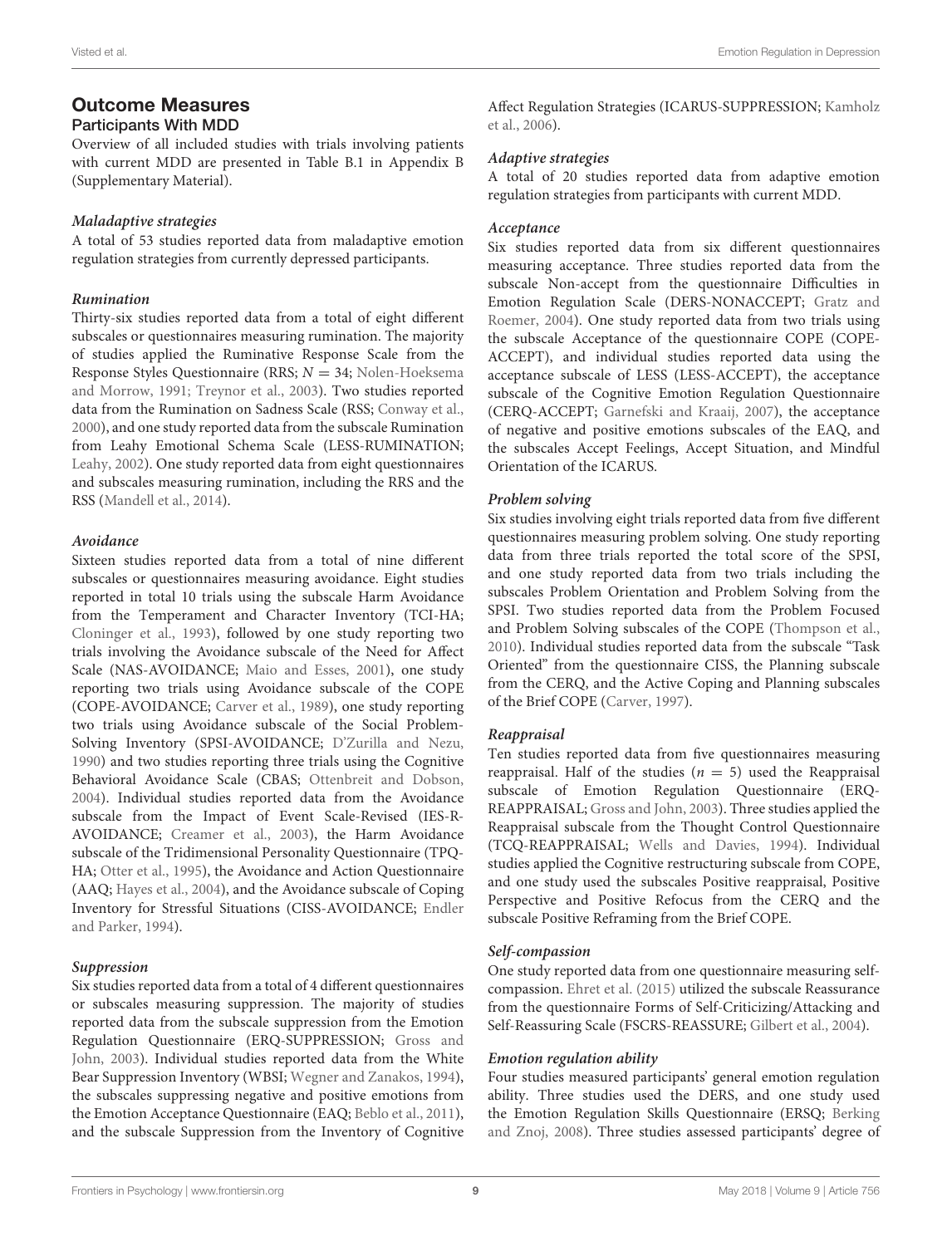alexithymia, all using the questionnaire Toronto Alexithymia Scale (TAS-20; [Bagby et al., 1994\)](#page-17-36). Finally, two studies assessed participant emotional awareness, clarity and tolerance, using subscales from the DERS.

#### Participants Remitted From MDD

Overview of all included studies with trials involving patients with a history of MDD are presented in Table B.2 in Appendix B (Supplementary Material).

#### **Maladaptive emotion regulation**

A total of 21 studies reported data from maladaptive emotion regulation strategies from participants with a history of MDD.

#### **Rumination**

Fifteen studies reported data from three different questionnaires measuring rumination. The majority of studies reported data from the RRS ( $n = 13$ ). Individual studies used the rumination subscale from CERQ, and the RSS.

#### **Avoidance**

Six studies reported data from three different questionnaires measuring avoidance. Four studies reported data from the TCI-HA. Individual studies reported data from the NAS-AVOIDANCE and the TPQ-HA.

#### **Suppression**

Three studies reported data from two questionnaires measuring suppression. Two studies reported data from the ERQ-SUPPRESSION, and one study reported data from the WBSI.

#### **Adaptive emotion regulation strategies**

A total of seven studies reported data from questionnaires measuring adaptive emotion regulation strategies with participants remitted or recovered from MDD.

#### **Acceptance**

Two studies reported data from two different questionnaires measuring acceptance. One study used the Acceptance and Action Questionnaire-Revised (AAQ-R; [Bond et al., 2011\)](#page-17-37), and one study used the CERQ-ACCEPT.

#### **Problem solving**

One study measured problem solving, namely the Planning subscale of the CERQ.

#### **Reappraisal**

Five studies reported data from three different questionnaires measuring reappraisal. Two studies reported data from the ERQ-REAPPRAISAL, and two studies reported data from the TCQ-REAPPRAISAL. Finally, one study reported data from the subscales Reappraisal, Positive Refocus & Perspective from the CERQ.

#### **Self-compassion**

One study reported data from the subscale Reassurance from the FSCRS-REASSURE [\(Ehret et al., 2015\)](#page-17-3). Due to the fact that only one study was found in both current and remitted MDD, selfcompassion was excluded from further meta-analytic procedures.

#### **Emotion regulation ability**

Two studies measured participants' general emotion regulation ability, where one applied the DERS and the other the ERSQ. None of the included studies assessed specific emotion regulation abilities of alexithymia, emotional awareness, clarity, or tolerance.

### Synthesis of Results

The results including effect sizes, confidence intervals and tests of statistical significance, heterogeneity, and publication bias are presented in **[Table 1](#page-10-0)** for current MDD and **[Table 2](#page-10-1)** for remitted MDD.

### Participants With MDD

#### Maladaptive Emotion Regulation Strategies

The pooled effect size (Hedges'  $g$ ) for all maladaptive emotion regulation strategies across all studies involving participants diagnosed with MDD was 1.77 ( $p < 0.001$ , 95% CI [1.57, 1.97]). This large effect size indicates that participants with MDD report using maladaptive emotion regulation strategies more often than healthy controls. More specifically, all maladaptive emotion regulation strategies were in the large range, including rumination (Hedges'  $g = 2.10$ ,  $p < 0.001$ , 95% CI [1.90, 2.30]), avoidance (Hedges'  $g = 1.29$ ,  $p < 0.001$ , 95% CI [0.93, 1.65]) and suppression (Hedges'  $g = 1.12$ ,  $p < 0.001$ , 95% CI [0.64, 1.59]).

#### Adaptive Emotion Regulation Strategies

The pooled effect size (Hedges'  $g$ ) for all adaptive emotion regulation strategies across all studies involving participants diagnosed with MDD was  $-0.94$  ( $p < 0.001$ , 95% CI [−1.20, −0.69]). Thus, in general, participants with MDD report using less of adaptive emotion regulation strategies compared to healthy controls. More specifically, effect sizes were large in terms of the adaptive emotion regulation strategies of acceptance (Hedges'  $g = -1.02$ ,  $p < 0.001$ , 95% CI [-1.79, -0.25]) and problem solving (Hedges'  $g = -1.01$ ,  $p < 0.001$ , 95% CI [-1.28, −0.74]). The effect size of reappraisal were moderate (Hedges'  $g = -0.70, p < 0.001, 95\%$  CI  $[-0.98, -0.42]$ .

#### General Emotion Regulation Ability

Although only a minority of included studies did measure participants' general emotion regulation ability, the results indicate that participants with MDD had lower emotion regulation ability in comparison to healthy controls. All the effect sizes within categories of emotion regulation ability were large, including general emotion regulation ability (Hedges'  $g = -2.04, p < 0.001, 95\%$  CI [-2.69, -1.38]), alexithymia (Hedges'  $g = 1.45$ ,  $p < 0.001$ , 95% CI [0.95, 1.95]), emotional awareness (Hedges'  $g = -0.95$ ,  $p < 0.001$ , 95% CI [-1.29,  $-0.61$ ]), clarity (Hedges'  $g = -1.50, p < 0.001, 95\%$  CI [-1.86,  $-1.13$ ]), and tolerance (Hedges'  $g = -1.89$ ,  $p < 0.000$ , 95% CI  $[-2.27, -1.50]$ ).

# Participants With Remitted MDD

### Maladaptive Emotion Regulation Strategies

The pooled effect size (Hedges'  $g$ ) for all maladaptive emotion regulation strategies across all studies involving participants with a history of MDD was large (Hedges'  $g = 1.00$ ,  $p < 0.001$ ; 95% CI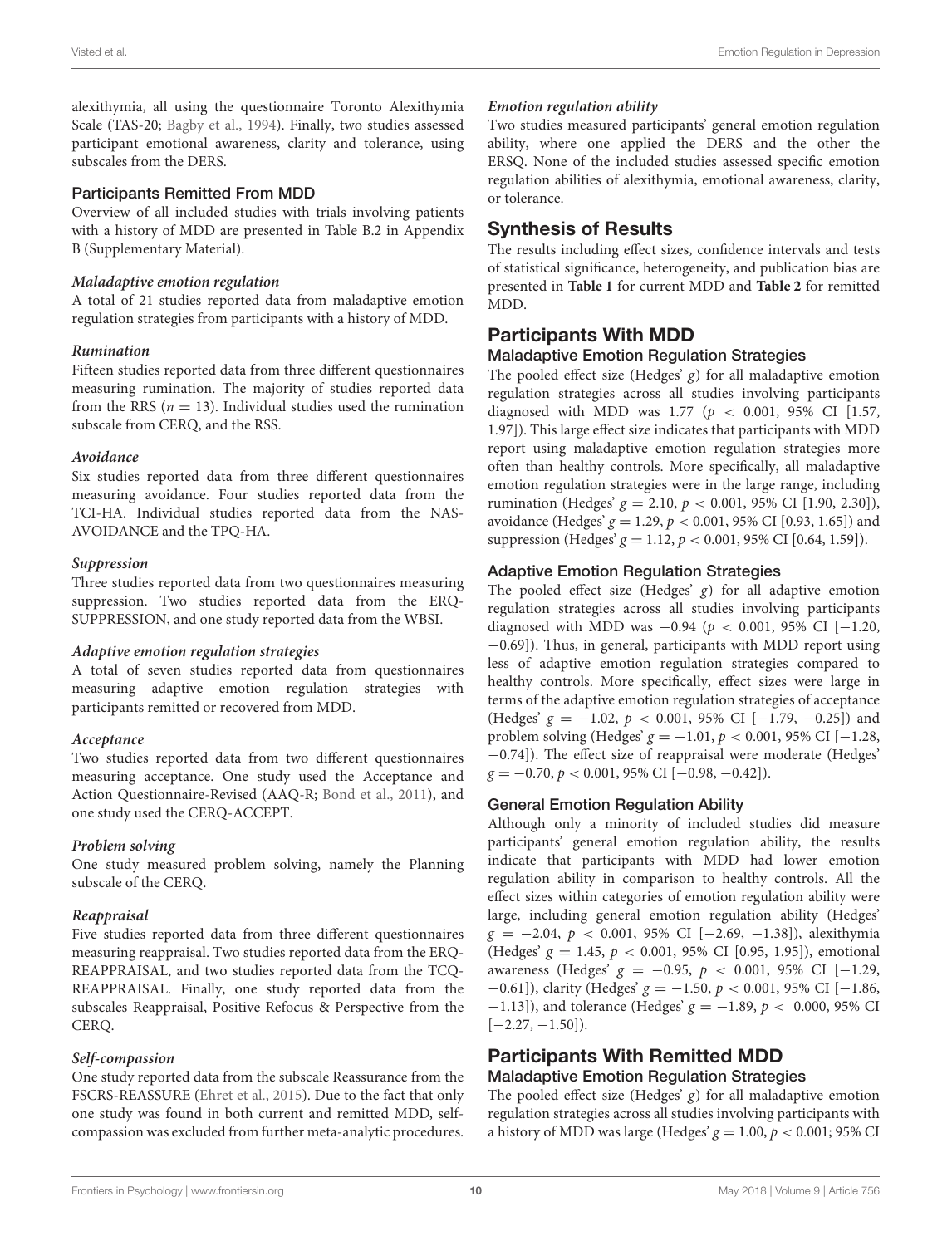<span id="page-10-0"></span>

|  |  | <b>TABLE 1</b> Synthesis of results from studies with participants diagnosed with current MDD. |  |
|--|--|------------------------------------------------------------------------------------------------|--|
|  |  |                                                                                                |  |

|                      |              |            | Pooled n | Hedges'  |                |         |         |               |       | <b>Eggers</b> |
|----------------------|--------------|------------|----------|----------|----------------|---------|---------|---------------|-------|---------------|
|                      | k            | <b>MDD</b> | HC       | g        | 95 % CI        | z       | p       | Heterogeneity |       | intercept     |
| <b>ER</b> strategies |              |            |          |          |                |         |         | Q (betw)      | $I^2$ |               |
| Maladaptive          | 54           | 2,008      | 2,656    | 1.771    | 1.57, 1.97     | 17.79   | < 0.001 | 385.78***     | 86.26 | $3.06***$     |
| Avoidance            | 16           | 750        | 1,326    | 1.288    | 0.94, 1.64     | 7.19    | < 0.001 | 158.22***     | 90.52 | 1.97          |
| Rumination           | 34           | 1,140      | 1,171    | 2.096    | 1.90, 2.30     | 20.68   | < 0.001 | 128.72***     | 72.81 | $3.06***$     |
| Suppression          | 6            | 189        | 251      | 1.115    | 0.64, 1.59     | 4.60    | < 0.001 | 24.94***      | 79.96 | $-6.49$       |
| Adaptive             | 17           | 724        | 791      | $-0.944$ | $-1.20, -0.69$ | $-7.18$ | < 0.001 | 83.08***      | 80.74 | 1.52          |
| Acceptance           | 6            | 373        | 399      | $-1.016$ | $-1.77, -0.26$ | $-2.64$ | 0.008   | 103.53***     | 95.17 | $-1.20$       |
| Problem solving      | 6            | 223        | 217      | $-1.036$ | $-1.33, -0.75$ | $-7.00$ | < 0.001 | 9.01          | 44.51 | $-0.73$       |
| Reappraisal          | 10           | 390        | 453      | $-0.701$ | $-0.98, -0.42$ | $-4.89$ | < 0.001 | 33.69***      | 73.29 | 1.04          |
| <b>ER ability</b>    |              |            |          |          |                |         |         |               |       |               |
| General ability      | 4            | 135        | 195      | $-2.037$ | $-2.69, -1.38$ | $-6.08$ | < 0.001 | 16.69**       | 82.03 | $-1.47$       |
| Alexithymia          | 3            | 78         | 214      | 1.451    | 0.95, 1.95     | 5.71    | < 0.001 | 5.38          | 62.80 | $-4.08$       |
| Awareness            | $\mathbf{2}$ | 57         | 102      | $-0.948$ | $-1.29, -0.61$ | $-5.46$ | < 0.001 | 0.25          | 0.00  |               |
| Clarity              | 2            | 57         | 102      | $-1.495$ | $-1.86, -1.13$ | $-8.07$ | < 0.001 | 0.04          | 0.00  |               |
| Tolerance            | 2            | 57         | 102      | $-1.886$ | $-2.27, -1.50$ | $-9.53$ | < 0.001 | 0.01          | 0.00  | -             |

MDD, Major Depressive Disorder; HC, Healthy Control.  $*_{p}$  < 0.01  $*_{p}$  < 0.001.

<span id="page-10-1"></span>TABLE 2 | Synthesis of results from studies with participants in remission from MDD.

|                      |                | Pooled n    |     | Hedges'  |                |         |         |               |       | <b>Eggers</b>     |
|----------------------|----------------|-------------|-----|----------|----------------|---------|---------|---------------|-------|-------------------|
|                      | k              | <b>rMDD</b> | HC  | g        | 95 % CI        | z       | р       | Heterogeneity |       | intercept         |
| <b>ER</b> strategies |                |             |     |          |                |         |         | Q (betw)      | $I^2$ |                   |
| Maladaptive          | 21             | 849         | 920 | 0.996    | 0.82, 1.18     | 10.91   | < 0.001 | 58.55***      | 65.84 | 0.66              |
| Avoidance            | 6              | 238         | 353 | 0.952    | 0.49, 1.42     | 4.00    | < 0.001 | $30.94***$    | 83.84 | 1.61              |
| Rumination           | 15             | 611         | 567 | 1.096    | 0.90, 1.30     | 10.70   | < 0.001 | 34.67**       | 59.62 | $-3.00$           |
| Suppression          | 3              | 192         | 145 | 0.620    | 0.15, 1.09     | 2.56    | 0.01    | $8.28*$       | 75.85 | 5.10              |
| Adaptive             | 6              | 332         | 250 | $-0.202$ | $-0.58, 0.18$  | $-1.04$ | 0.30    | $24.14***$    | 79.28 | $-3.29$           |
| Acceptance           | $\overline{c}$ | 59          | 55  | $-0.382$ | $-1.43, 0.67$  | $-0.72$ | 0.47    | $6.34*$       | 84.24 | $\qquad \qquad -$ |
| Problem solving      |                | 43          | 39  | $-0.243$ | $-0.67, 0.19$  | $-1.11$ | 0.27    | 0.00          | 0.00  | $\qquad \qquad -$ |
| Reappraisal          | 5              | 316         | 234 | $-0.138$ | $-0.55, 0.27$  | $-0.66$ | 0.51    | $22.16***$    | 81.95 | $-1.23$           |
| <b>ER ability</b>    |                |             |     |          |                |         |         |               |       |                   |
| General ability      | $\mathbf{2}$   | 137         | 668 | $-0.492$ | $-0.68, -0.30$ | $-5.05$ | < 0.001 | 0.14          | 0.00  |                   |

rMDD, Remitted Major Depressive Disorder; HC, Healthy Control. \*p < 0.05; \*\*p < 0.01; \*\*\*p < 0.001.

[0.82, 1.18]). This indicates that although participants were not diagnosed with current depression at the time of the study, they still report applying maladaptive emotion regulation strategies more frequently than healthy adults. More specifically, effect sizes were large for maladaptive emotion regulation strategies of rumination (Hedges'  $g = 1.10$ ,  $p < 0.001$ , 95% CI [0.90, 1.30] and avoidance (Hedges'  $g = 0.95$ ,  $p < 0.001$ , 95% CI [9.49, 1.22]), and moderate within suppression (Hedges'  $g = 0.56$ ,  $p < 0.001$ , 95% CI [0.22, 0.90]).

#### Adaptive Emotion Regulation Strategies

The pooled effect size (Hedges'  $g$ ) for all adaptive emotion regulation strategies across all studies involving participants with a history of MDD was −0.20. However this effect size was

not significant ( $p = 0.30, 95\%$  CI [−0.58, 0.18]). Acceptance, problem solving and reappraisal had statistically insignificant effect sizes (see **[Table 2](#page-10-1)**).

#### General Emotion Regulation Ability

Two of the included studies measured general emotion regulation ability. The results show that participants recovered or in remission of MDD had lower emotion regulation competence than healthy controls, as evident by a moderate effect size (Hedges'  $g = -0.49$ ,  $p < 0.001$ , 95% CI [−0.68, −0.30]). None of the included studies reported data on alexithymia, emotional awareness, clarity, and tolerance.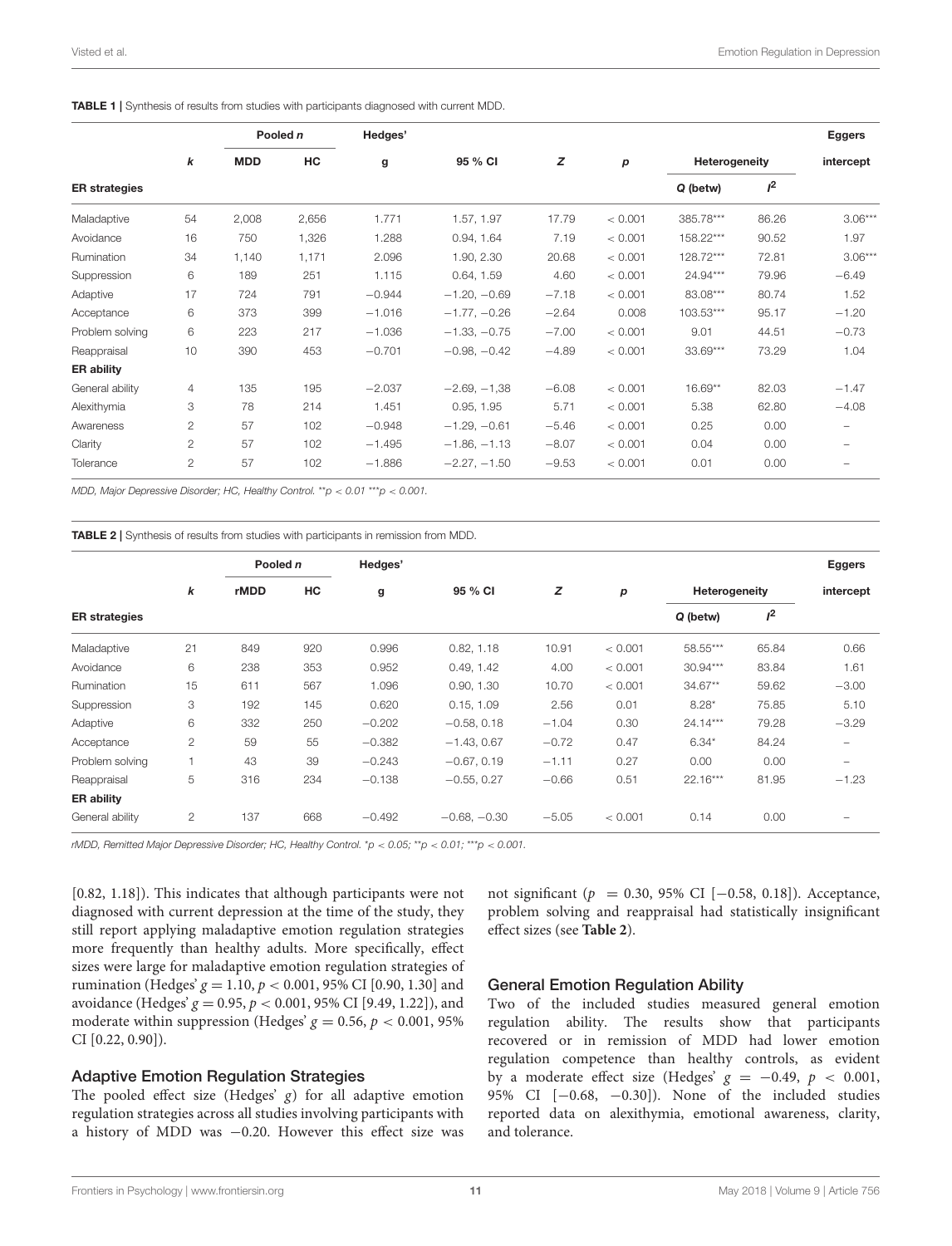### Risk of Bias Across Studies

Egger's regression test (see **[Tables 1](#page-10-0)** , **[2](#page-10-1)**) showed that all analyses but maladaptive emotion regulation strategies and rumination in studies involving current MDD had intercepts that were not significantly different from zero, thereby indicating that, in general, the estimates were not influenced by potential publication bias. However, the Duval and Tweedie's trim and fill procedure indicated that there were some missing studies to the left or right of the mean in specific analyses with studies involving current and remitted MDD. Within studies involving current MDD, studies were missing in analyses involving maladaptive emotion regulation strategies (13 studies left of the mean) with an adjusted effect size of 1.51; avoidance (four studies left of the mean) with an adjusted effect size of 1.03, rumination (six studies left of the mean) with an adjusted effect size of 1.96, acceptanc e (one study right of the mean) with an adjusted effect size of −0.89, problem solving (one study left of the mean) with an adjusted effect size of −1.13, reappraisal (three studies right of the mean) with an adjusted effect size of −0.54, and finally general emotion regulation ability (one study left of the mean) with an adjusted effect size of −2.18. For studies involving remitted MDD, studies were missing in analyses involving avoidance (one study left of the mean) with an adjusted effect size of 0.83, rumination (two studies right of the mean) with an adjusted effect size of 1.14, and finally adaptive emotion regulation strategies (two studies right of the mean) with an adjusted statistically insignificant effect size of −0.03. In sum, although these analyses indicate some publication bias within some of the meta-analytic syntheses, the adjusted values did not affect the interpretation of the effect sizes.

### Additional Analyses

We ran several meta-regression analyses to assess the effect of potential moderators on the effect sizes. Due to limited reporting on potential moderators in the included studies, planned meta-regressions involving avoidance, suppression, reappraisal, acceptance, problem solving, and general emotion regulation abilities were omitted for both current MDD and remitted MDD. For remitted MDD we also had to omit adaptive emotion regulation strategies due to a low number of studies . Consequently, we ran meta-regression analyses to investigate the contribution of moderators on the effect sizes on maladaptive emotion regulation strategies and rumination for current and remitted MDD, and adaptive emotion regulation strategies for current MDD. The results are summarized in **[Table 3](#page-11-0)** for individuals with current MDD and **[Table 4](#page-12-0)** for individuals with remitted MDD. For participants with current MDD, neither number of previous episodes, nor duration of current episode had an effect on the effect sizes. However, comorbid anxiety was positively associated with maladaptive emotion regulation strategies ( $\beta = 0.01$ ,  $p = 0.05$ ) and rumination ( $\beta = 0.01$ ,  $p$  <0.001), and early age of onset was associated with increased use of maladaptive emotion regulation strategies (β = −0.14,  $p < 0.001$ ).

For participants remitted from MDD, only duration of remission was negatively associated with maladaptive emotion

|                                 |               |      | Maladaptive emotion re    | regulation strategies |        |   |                | Adaptive emotion regulation strategies |      |      |               |         | Rumination    |      |          |
|---------------------------------|---------------|------|---------------------------|-----------------------|--------|---|----------------|----------------------------------------|------|------|---------------|---------|---------------|------|----------|
|                                 |               | B    | 95 % CI                   | 56                    | Q      |   | $\overline{a}$ | 95 % CI                                | 5    | Q    | $\theta$      |         | 95 % CI       | 56   | Q        |
| <b><i><u>IODERATORS</u></i></b> |               |      |                           |                       |        |   |                |                                        |      |      |               |         |               |      |          |
| lumber of previous episodes     | $\frac{1}{4}$ | 0.01 | $-0.25, 0.27$             | 0.12                  | 0.96   | 5 | 0.19           | $-0.44, 0.83$                          | 0.20 | 0.40 | $\frac{1}{2}$ | 0.02    | $-0.22, 0.25$ | 0.11 | 0.86     |
| Comorbid anxiety                | 25            | 0.01 | 0.00, 0.02                | 0.01                  | 0.05   |   | 0.03           | 0.00, 0.06                             | 0.01 | 0.06 |               | 0.01    | 0.00, 0.02    | 0.00 | $-0.001$ |
| Inset age                       |               |      | $-0.14$ $-0.21$ , $-0.07$ | 0.03                  | 50.001 |   | $-0.06$        | $-0.17, 0.06$                          | 0.03 | 0.18 |               | $-0.01$ | $-0.30, 0.29$ | 0.11 | 0.96     |
|                                 |               |      |                           |                       |        |   |                |                                        |      |      |               |         |               |      |          |

<span id="page-11-0"></span>k indicates number of studies included in the analyses. k indicates number of studies included in the analyses

TABLE 3 | Meta-regression with studies including participants with current MDD.

**TABLE 3** | Meta-regression with studies including participants with current MDD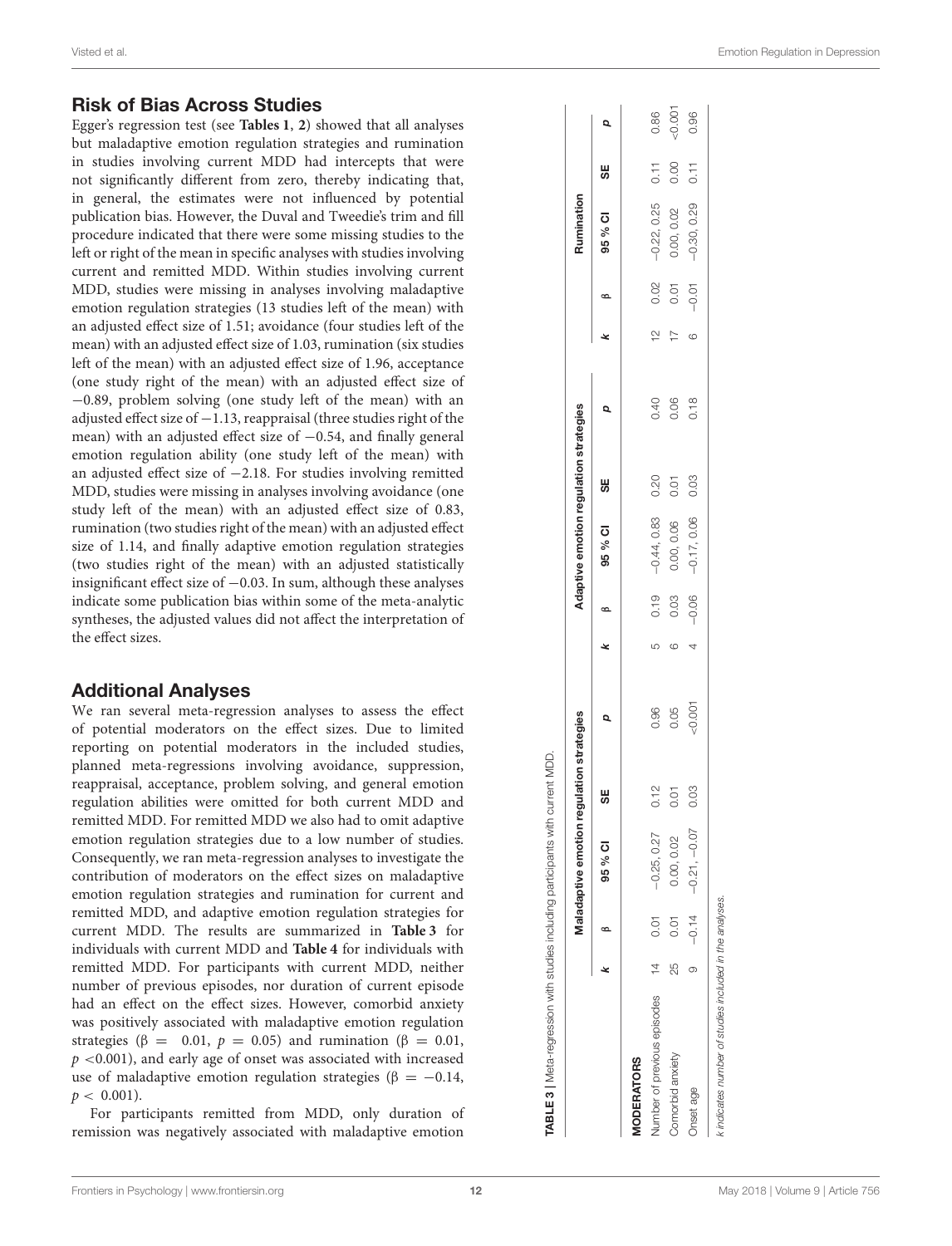|                             |    |         | Maladaptive emotion regulation strategies |           |      |    |      | <b>Rumination</b> |           |      |
|-----------------------------|----|---------|-------------------------------------------|-----------|------|----|------|-------------------|-----------|------|
|                             | k  | ß       | 95 % CI                                   | <b>SE</b> | p    | k  | β    | 95 % CI           | <b>SE</b> | p    |
| <b>MODERATORS</b>           |    |         |                                           |           |      |    |      |                   |           |      |
| Number of previous episodes | 14 | 0.07    | $-0.12, 0.26$                             | 0.09      | 0.42 | 10 | 0.08 | $-0.10, 0.27$     | 0.08      | 0.33 |
| Duration remission          | 6  | $-0.01$ | $-0.02, 0.00$                             | 0.00      | 0.02 | 3  | -    |                   |           |      |
| Comorbid anxiety            | 9  | 0.01    | $-0.03, 0.05$                             | 0.02      | 0.57 | ⇁  | 0.05 | 0.01, 0.08        | 0.01      | 0.02 |
| Onset age                   | 8  | 0.00    | $-0.06, 0.06$                             | 0.03      | 0.92 | 6  | 0.00 | $-0.09, 0.08$     | 0.03      | 0.95 |

<span id="page-12-0"></span>TABLE 4 | Meta-regression with studies including participants with remitted MDD.

k indicates number of studies included in the analyses. Where k was lesser than 4, no meta-regression was carried out.

regulation strategies ( $\beta = -0.01$ ,  $p = 0.02$ ), and comorbid anxiety had a positive association with rumination (β = 0.05,  $p = 0.02$ ).

### **DISCUSSION**

The general aim of this systematic review and meta-analysis was to examine and summarize what is known to date about selfreported emotion regulation strategy use and general emotion regulation ability in individuals with current and remitted MDD. The present review adds to earlier efforts by including a systematic literature search and meta-analysis of studies with diagnostically homogeneous groups. As a result, a considerably greater number of studies were identified, reviewed and included, compared to earlier reviews (e.g., [Aldao et al., 2010;](#page-17-7) Liu and Thompson, [2017\)](#page-18-18). Whereas [Aldao et al. \(2010\)](#page-17-7) included only eight studies with individuals with properly diagnosed MDD, the current study included 72 studies. Moreover, [Liu and Thompson](#page-18-18) [\(2017\)](#page-18-18) included 15 studies on the emotion regulation strategy of rumination, five on suppression, five on acceptance and seven on reappraisal. In comparison, the current review included 51 studies on rumination, nine on suppression, eight on acceptance and 15 on reappraisal. In sum, our synthesis of the research can be argued to expand the knowledge base on emotion regulation difficulties in MDD.

At the same time, similar patterns of results as in previous reviews emerge. Compared to healthy controls, individuals diagnosed with current MDD report habitually using maladaptive emotion regulation strategies more frequently, and adaptive emotion regulation strategies less frequently. This lends support to the hypothesis that depression is associated with a disposition to use less effective strategies, and difficulties in implementing effective strategies [\(Joormann and Vanderlind,](#page-18-17) [2014\)](#page-18-17). Although few included studies measured general emotion regulation ability, the current review provides some indication that individuals with current MDD have difficulties with general emotion regulation in the form of emotional awareness, clarity, and tolerance.

For individuals with remitted MDD, the present review is in line with [Joormann and Stanton \(2016\)](#page-18-5) and [Liu and Thompson](#page-18-18) [\(2017\)](#page-18-18) in that these individuals seem to use maladaptive emotion regulation strategies more often than healthy controls. However, no significant difference between individuals remitted from MDD and healthy controls were found in adaptive emotion regulation strategy use. Moreover, results from two studies indicate that remitted MDD individuals have limited general emotion regulation abilities compared to healthy controls. No studies included measures of alexithymia, emotional clarity, awareness or tolerance in individuals with remitted MDD. The meta-analytic results for broader emotion regulation capacities should therefore be regarded as tentative awaiting further research.

Our meta-regression analyses found use of maladaptive emotion regulation strategies for individuals with MDD to be positively associated with comorbid anxiety disorder. This indicates that the presence of anxiety disorders along with depression increases the probability of having difficulties with emotion regulation. Also, age of onset was negatively associated with maladaptive emotion regulation use. This indicates that early debut of the first episode of MDD may be linked to greater problems in managing emotions. Further, comorbid anxiety disorders were positively associated with rumination in both current and remitted MDD. In individuals remitted from MDD, duration of remission was negatively associated with maladaptive emotion regulation strategy use.

### Key Findings in Trials With Current MDD

The results of the systematic review showed that the majority of participants were assessed using SCID-I. The self-reported symptom measure of depression (BDI-II) validated current depression severity. Compared to adaptive emotion regulation strategies, maladaptive emotion regulation strategies were most studied. Within the maladaptive emotion regulation strategies, rumination was the most assessed strategy, included in over half of the eligible studies. In the studies that assessed avoidance, a variety of self-report instruments were applied, indicating a lack of agreement in the field on how to best measure this construct. Considering adaptive emotion regulation strategies, reappraisal was the most studied strategy. Within the strategies acceptance, problem solving and reappraisal, a great diversity of different questionnaires were used, indicating lack of consensus regarding the measurement of these concepts. Only one study reported data from a questionnaire measuring self-compassion. Therefore, self-compassion was omitted from subsequent analyses. A minority of studies included assessments of general emotion regulation ability. Although self-compassion and general emotion regulation abilities may be of theoretic and practical interest, there are still too few empirical investigations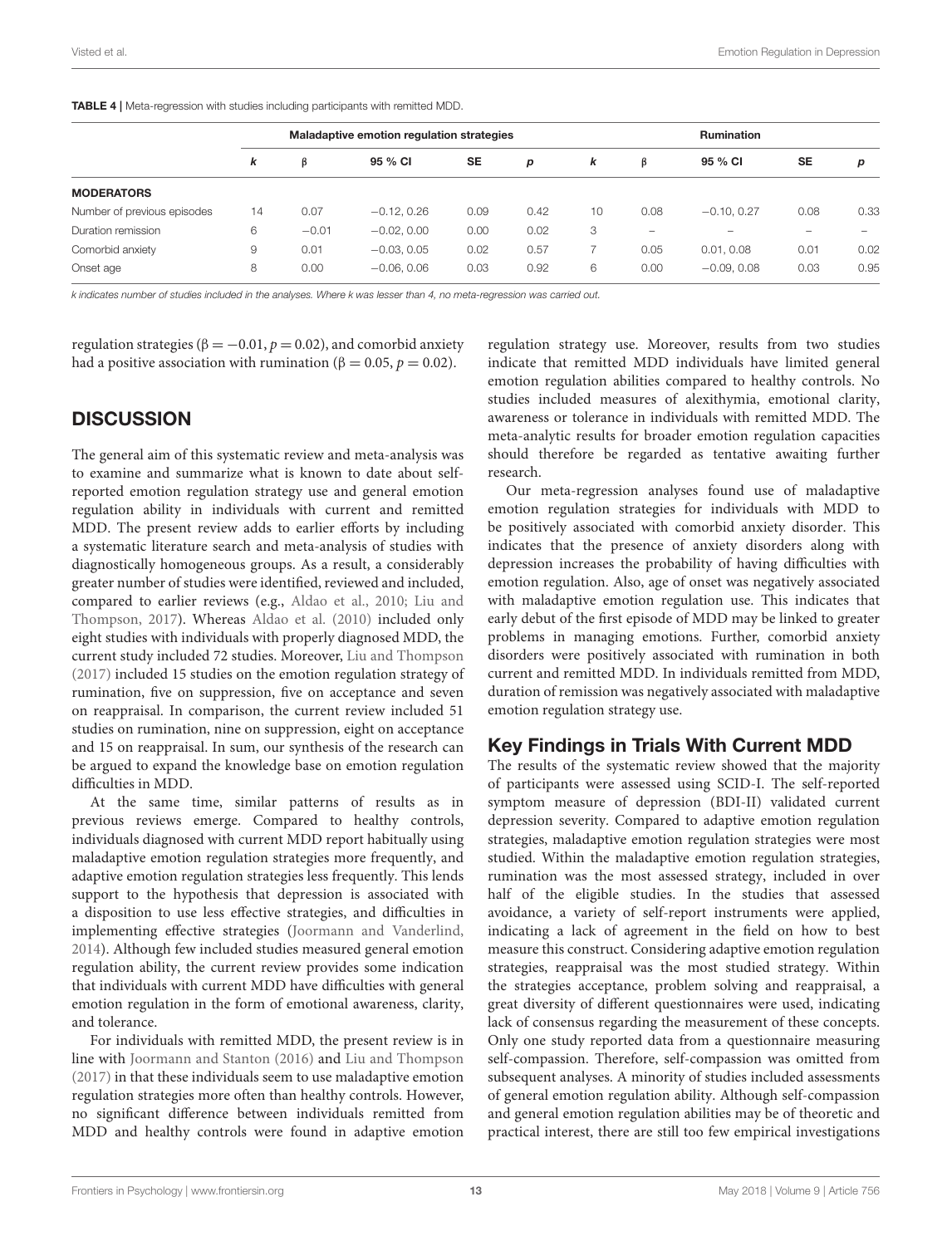of these constructs to warrant valid conclusions about their role in MDD.

The results from the meta-analysis support the hypothesis that individuals with current MDD use more maladaptive emotion regulation strategies compared to healthy controls, as was evident by the large effect sizes obtained within all subcategories of maladaptive emotion regulation strategies. The very large effect size found for rumination supports previous findings (Joormann and Stanton, [2016;](#page-18-5) [Liu and Thompson, 2017\)](#page-18-18), showing that the tendency to dwell on the causes and implications of emotions and emotion eliciting events is a central feature of current MDD. It is also notable that a large effect size was found for avoidance, a strategy often associated with anxiety disorders, but increasingly also shown to be a feature of depression [\(Brockmeyer et al.,](#page-17-13) [2015\)](#page-17-13). Fewer studies had investigated suppression, but for these, a large effect size was found. The large effect size for suppression supports earlier findings that the use of suppression is associated with increased rumination [\(Liverant et al., 2011\)](#page-18-22). Moreover, our findings may serve to clarify the role of suppression in MDD, as previous reviews have reported inconsistent results (Joormann and Stanton, [2016;](#page-18-5) [Liu and Thompson, 2017\)](#page-18-18). Taken together, our results indicate that MDD is associated with an inability to disengage from repetitive negative thinking, and attempts to avoid or control unwanted mental and emotional experiences.

Further, our meta-analysis show that people with current MDD report using less adaptive emotion regulation strategies compared to healthy controls. The effect sizes for adaptive emotion regulation strategies were large, with exception of reappraisal which was moderate. This is in line with prior research, as maladaptive emotion regulation strategies like avoidance, rumination and suppression are, in various degrees, negatively correlated with adaptive emotion regulation strategies like acceptance, problem solving and reappraisal (Naragon-Gainey et al., [2017\)](#page-19-14). One reason for this finding may be that implementing adaptive emotion regulation strategies may demand more effort. For example, reappraisal requires a cognitive reframing or change of perspective that can be experienced as too difficult due to depressive mood or other inhibiting factors [\(Joormann and Stanton, 2016\)](#page-18-5). Interestingly, the finding on reappraisal contrasts findings from experimental studies. For example, in laboratory settings, people with MDD [\(Ehring et al., 2010\)](#page-17-38) and dysphoria [\(Quigley and Dobson,](#page-19-36) [2014\)](#page-19-36) are able to spontaneously use reappraisal to a similar degree as never-depressed controls. Moreover, when individuals with MDD [\(Millgram et al., 2015\)](#page-18-39) and dysphoria (Quigley and Dobson, [2014\)](#page-19-36) are instructed to use reappraisal, they have no difficulties in doing so, and gain same beneficial reductions in negative affect as healthy controls. This discrepancy in results between self-report and experimental assessments of reappraisal may be a result of different demands of a situation (i.e., simplified laboratory settings vs. complex day-to-day situations) and difficulties in implementing reappraisal if not instructed to do so. Moreover, the presence of an experimenter may have been experienced as supportive, therefore facilitating access to adaptive emotion regulation strategies.

Our findings on adaptive emotion regulation strategies add to prior reviews and meta-analytic findings. [Liu and Thompson](#page-18-18) [\(2017\)](#page-18-18) found that currently depressed individuals reported less acceptance and reappraisal compared to healthy controls. [Aldao et al. \(2010\)](#page-17-7) found no association between symptoms of depression and acceptance, and a relative low association between symptoms of depression and reappraisal. Our findings show that people currently diagnosed with MDD were clearly distinguished from healthy controls by their comparatively less frequent use of adaptive emotion regulation strategies. This discrepancy in results may be due to the fact that the prior metaanalysis by [Aldao et al. \(2010\)](#page-17-7) was based on fewer studies on the strategies of acceptance and reappraisal, in addition to including more heterogeneous samples with regards to diagnostic status. In our study, measurement error may have been reduced as a result of using a more homogenous population (properly diagnosed MDD), in addition to achieving more precise estimates due to the inclusion of more studies [\(Borenstein et al., 2009\)](#page-17-39).

Our results further indicate that participants with current MDD have limited general emotion regulation abilities, and report having problems with emotional awareness, understanding, clarity, and tolerance. Thus, currently depressed individuals have limited capacities to identify and describe emotions, exhibit less awareness toward emotions, and tolerate emotions to a lesser extent compared to healthy controls. This finding should, however, be interpreted with caution, because the effect sizes are based on a limited amount of studies ( $k = 7$ ). Nevertheless, the findings lend some support to the notion that people with MDD have less knowledge and awareness of their emotion, in addition to being more easily overwhelmed by emotions. Seen in connection with findings on specific emotion regulation strategies, the results support the notion that general emotion regulation abilities may be a set of complementary processes that influence the types of emotion regulation strategies the individuals may engage in Tull and Aldao [\(2015\)](#page-19-5). Poor general emotion regulation abilities may lead to more frequent and inflexible use of maladaptive emotion regulation strategies like avoidance, suppression and rumination [\(Jeffries et al., 2016;](#page-18-16) [Naragon-Gainey et al., 2017\)](#page-19-14).

The finding that depressed individuals use more maladaptive emotion regulation strategies and less adaptive emotion regulation strategies may not be a surprising one. It could be that these deficiencies are due to the depressed state itself. Depression increases maladaptive cognitive and emotional processes, as well as peoples' tendencies to evaluate themselves negatively on self-report measures. As such, it cannot be determined to what extent these findings reflect trait level strategy use. However, empirical investigations show that individuals with MDD have executive function deficits [\(Joormann and Vanderlind, 2014\)](#page-18-17). These particular deficits may render the use of adaptive emotion regulation strategies more difficult than maladaptive ones. For example, the difficulties in disengaging ones attention from repetitive negative thinking (i.e., rumination) will prohibit the use of more flexible and constructive emotion regulation strategies, and result in prolonged sad mood. Likewise, difficulties in excluding irrelevant negative information from working memory (i.e., limited cognitive control), may lead to increased maladaptive emotion regulation strategy use [\(Joormann and Vanderlind, 2014\)](#page-18-17). However, the direction of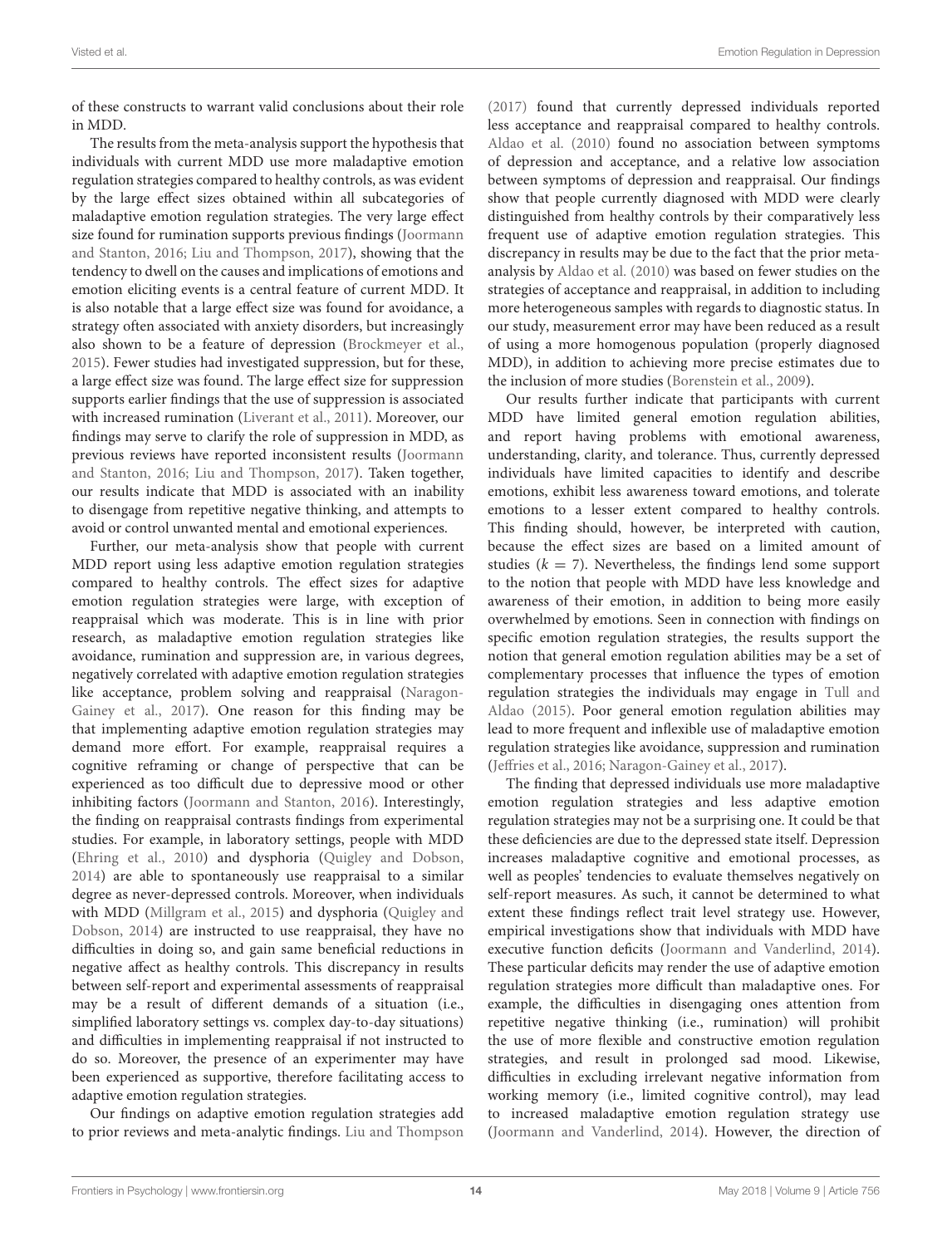the relationship between executive functioning and emotion regulation is unclear. For instance, results from one study show that instructed rumination affect working memory functioning [\(Watkins and Brown, 2002\)](#page-19-10), indicating that the tendency to ruminate may be a contributor to executive dysfunction in individuals with MDD. In sum, the effect sizes indicate that difficulties in emotion regulation are prominent in current depression, pointing to the potential therapeutic utility of addressing these processes in order to alleviate the disorder.

Our meta-regression analyses found an association between comorbid anxiety and maladaptive emotion regulation use and rumination. Thus, the higher proportion of participants with comorbid anxiety disorders in a sample, the more general maladaptive emotion regulation use and rumination was reported. This finding indicates that emotion regulation can be seen as a transdiagnostic factor, in that the overreliance on maladaptive and under-reliance on adaptive strategies can be seen as giving rise to various diagnostic categories of psychological distress [\(Fernandez et al., 2016\)](#page-17-22). It is also indicative of a cumulative effect, in that the presence of comorbid states are positively associated with habitual use of maladaptive emotion regulation strategies. Finally, early onset age was positively associated with higher maladaptive emotion regulation use. The younger the individuals were when experiencing the first episode of MDD, the more use of maladaptive emotion regulation strategies was reported. Early onset of MDD can be associated with the exposure of early life stress [\(Molnar et al., 2001\)](#page-18-27). Overwhelming experiences in early age may lead to increased habitual use of maladaptive emotion regulation strategies. Thus, early onset may predispose individuals for later psychopathology due to difficulties in emotion regulation. In sum, our moderator analyses indicate that more complex problems with larger duration are associated with poorer emotion management. This may point to a particularly vulnerable group whose difficulties in emotion regulation should be addressed.

### Key Findings in Trials With Remitted MDD

All included studies with participants with remitted MDD used the SCID-I in order to assess former and current psychiatric diagnoses. The low mean score of the self-reported symptom measure of depression (BDI-II) indicated absence of current depression. Taken together, absence of diagnoses and BDI-II scores in the normal range indicates that these individuals were actually non-depressed at the point of participating in the studies. This is important, at it points to the presence of continuing difficulties in emotion regulation after the depressive episode has remitted. As was evident in trials with participants with current MDD, maladaptive emotion regulation strategies were most common in comparison to adaptive emotion regulation strategies. Rumination was the most studied maladaptive emotion regulation strategy, and reappraisal the most studied adaptive emotion regulation strategy. Only two studies included assessment of general emotion regulation ability.

The large effect size for rumination in remitted MDD supports prior findings [\(Joormann and Stanton, 2016;](#page-18-5) [Liu and Thompson,](#page-18-18) [2017\)](#page-18-18) that individuals with remitted MDD are more prone to negative repetitive thinking compared to healthy controls. Further, the present study also found a large effect size for avoidance and a moderate effect size for suppression. The latter finding clarifies that individuals with remitted MDD are more likely than healthy controls to inhibit the expression or experience of emotions. Taken together, although the participants in the studies were not currently depressed, they employed maladaptive emotion regulation strategies to a greater extent than healthy controls. Thus, the use of maladaptive emotion regulation strategies may be a latent vulnerability that remains also after the depressive symptoms are alleviated. Given the recurrent nature of MDD [\(Mueller et al., 1999\)](#page-18-1), the tendency to habitually use maladaptive emotion regulation strategies could be one factor that leads to the development of new depressive episodes. Longitudinal studies confirm that self-reported use of maladaptive emotion regulation strategies is associated with future relapses of MDD [\(Aldao and Nolen-Hoeksema, 2012;](#page-17-40) [Berking et al., 2014\)](#page-17-41). Furthermore, as former studies indicate that people have positive beliefs about applying rumination when managing emotions [\(Watkins and Moulds, 2005b\)](#page-19-11), these strategies may be applied to cope with negative emotions after remission from MDD. Consequently, the increased use of such strategies may be a risk factor that may lead to future episodes of MDD. Alternatively, it may be that the overreliance on maladaptive strategies may reflect an underlying deficit in executive functioning. Our finding may be seen in relation to prior reviews [\(Hammar and Årdal, 2009\)](#page-18-40) and meta-analyses [\(Rock et al., 2013\)](#page-19-37) showing that attentional and executive deficits continue after remission from MDD.

With regard to adaptive emotion regulation strategies, no significant difference was found between individuals with remitted MDD and healthy controls. However, due to the limited number of studies that assessed acceptance  $(k = 2)$  and problem solving  $(k = 1)$  these effect sizes should be interpreted with caution, as the effect sizes might have been significant if more studies reported these outcomes. Nevertheless, we found no difference between remitted MDD individuals and healthy controls. This finding may be valid as it was based on five studies and a considerable number of participants, and support the findings of previous reviews [\(Joormann and Stanton, 2016;](#page-18-5) [Liu and Thompson, 2017\)](#page-18-18). As suggested by [Liu and Thompson](#page-18-18) [\(2017\)](#page-18-18), reappraisal may be a maintaining factor of MDD, but not a risk factor for new episodes of MDD. On this basis, one could hypothesize that vulnerability to depressive relapse lie in certain persistent dysfunctional habits of emotion regulation rather than in the absence of good habits. That is, the attempts of the individuals to use strategies of acceptance, constructive problem solving, and reappraisal may be hindered by co-occurring processes of avoidance, rumination, and suppression. This may in turn point to the utility of addressing these hindrances in relapse prevention as the training of positive skills may not in itself be sufficient.

With respect to general emotion regulation ability, only two studies reported outcomes giving a negative moderate effect size. This indicates that individuals with remitted MDD have limited general emotion regulation abilities. In line with former evidence that indicate general emotion regulation abilities are considered a factor for developing new depressive episodes [\(Saarijärvi et al.,](#page-19-8)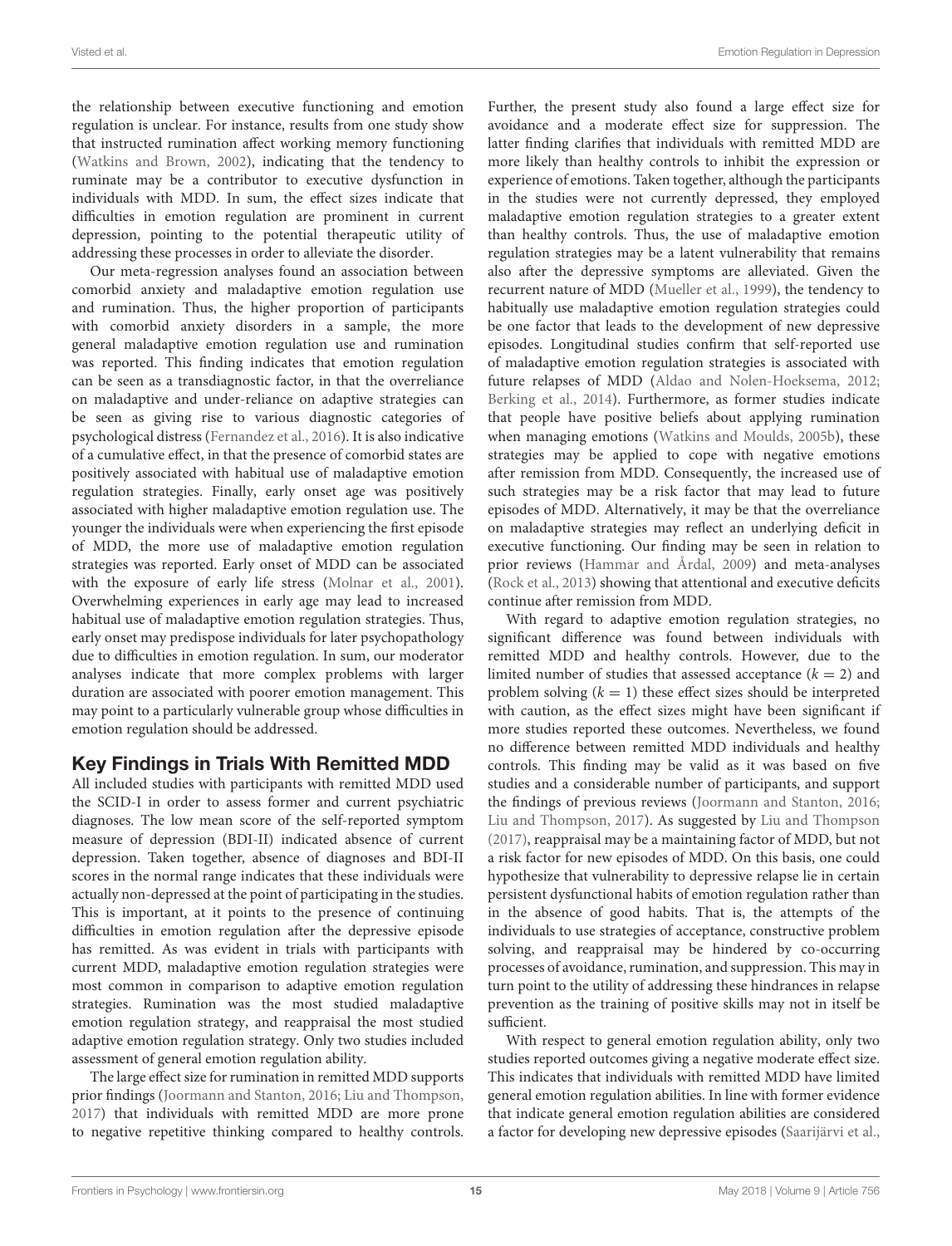[2001;](#page-19-8) [Ehring et al., 2008;](#page-17-20) [Ebert et al., 2017\)](#page-17-21), our findings support the notion that people with remitted MDD still have limited ability to be aware of their own emotions, perceive them with clarity and tolerate them. This broader deficiency in emotion regulation may be seen as a general vulnerability factor that needs to be better understood.

In terms of moderators, we found, similar to the current MDD studies, that comorbid anxiety is associated with increased selfreported rumination. Interestingly, duration of remission was positively associated with lesser maladaptive emotion regulation strategy use. That is, the longer people have been well from depression, the less unproductive strategies they were liable to use. This could indicate a waning of their vulnerability to relapse as time goes by, indicating that the longer one can postpone the reoccurrence of depression, the better the person will be off. Another possibility is that maladaptive strategies simply subside over time as the residual depressive symptoms subside.

### **Implications**

The results of the present review and meta-analysis have implications for future research and clinical trials. For future studies on self-reported emotion regulation, our findings point to the need for improving the quality and reporting of diagnostic procedures. A substantial number of potential eligible studies did not report on diagnostic procedures or reported methodologically questionable procedures not involving structured interviews. Future studies should make sure that both clinical groups and normative controls are properly assessed. The potential moderators in the reviewed studies were reported in a sparse and unsystematic way. Researchers are advised to report on potential moderators (i.e., personality disorders, illness onset age), enabling more informative analyses in future reviews. Further, the investigation of self-reported emotion regulation difficulties associated with emotional awareness, clarity and tolerance should be addressed in both current and remitted MDD. These broader capacities may constitute a foundation for more specific regulatory strategies that could further our understanding of the emotion regulation process. In the meantime, subsequent meta-analyses may investigate these capacities and their associations with selfreported symptoms of depression. This will probably lead to more included studies, and consequently gain more insight on the association between MDD and general emotion regulation abilities.

Future studies should also explore the habitual use of adaptive emotion regulation strategies, as such evidence is needed to make valid conclusions involving individuals with remitted MDD. More specifically, more studies exploring self-compassion and problem solving in properly diagnosed individuals with current and past MDD are called upon.

With respect to clinical implications, the finding that maladaptive emotion regulation strategies are prominent in a current episode of MDD, and also persist after remission from depression shed light on the importance of maladaptive emotion regulation strategies as a target of psychotherapy. In the recent years, interventions have been developed specifically to enhance emotion regulation in anxiety disorders [\(Mennin, 2006\)](#page-18-41), personality disorders [\(Gratz and Gunderson, 2006\)](#page-18-42), and inpatient treatment for MDD [\(Berking et al., 2013\)](#page-17-42). More studies are needed to further explore the effect of such studies on emotion regulation strategies and ability, with follow-up assessment to investigate the relapse rate of the disorders.

Further, our findings indicate that onset age of depression should be of interest in tailoring interventions and therapies, as this may have an impact on emotion regulation difficulties. Previous studies have shown that treatment of depression using Mindfulness-Based Cognitive Therapy (MBCT) have better effect on individuals with an early onset in comparison to individuals with later onset [\(Williams et al., 2014\)](#page-19-38). Moreover, prevention programs and interventions aimed at younger populations should address emotion regulation and management to further protect these populations against onset and recurrence of MDD.

### Limitations of the Literature

In our systematic review, several limitations were found in the literature. First, close to a hundred studies were excluded due to lack of structured diagnostic assessment or unclear reporting of diagnostic procedures. This means that potentially valuable knowledge about emotion regulation in MDD is lost, as it is impossible to determine whether participants actually belong to the diagnostic category in question. Regarding the psychometric instruments used in the included studies, it was evident that there is a lack of agreement of scales to assess emotion regulation. It could also be the case that the present categories mask important variation with regard to emotion regulation. For instance, the category of suppression includes both expressive and experiential modes of processing, which have been indicated to be differentially related to positive outcomes [\(Webb et al., 2012\)](#page-19-4). Also, a very limited number of studies included adaptive emotion regulation strategies and general emotion regulation abilities as outcomes. At present, the research has focused on a narrow subset of emotion regulation processes, mainly maladaptive ones. This limits the conclusions that can be drawn. Further, it is a limitation that current self-report instruments do not capture the complexity of the emotion regulation process. The field of emotion regulation research at large is progressing toward more complex conceptualizations of affective dynamics. This includes a more refined consideration of contextual factors [\(Aldao et al., 2015\)](#page-17-8), as well as the importance of individual flexibility in applying regulatory strategies (Sheppes et al., [2015\)](#page-19-6). Finally, few studies reported potential moderators that can contribute to emotion regulation difficulties. As a result, relevant moderator analyses can as of yet not be carried out, and the current moderator analyses had low sample sizes, and are thus less informative.

### Limitations of This Review

Although the present review identified and selected eligible studies though a systematic literature search and extensive review of reference lists, potentially eligible studies may not have been detected in the search process. Also, our metaanalytic summaries of general emotion regulation abilities were based on a limited number of studies, thus questioning the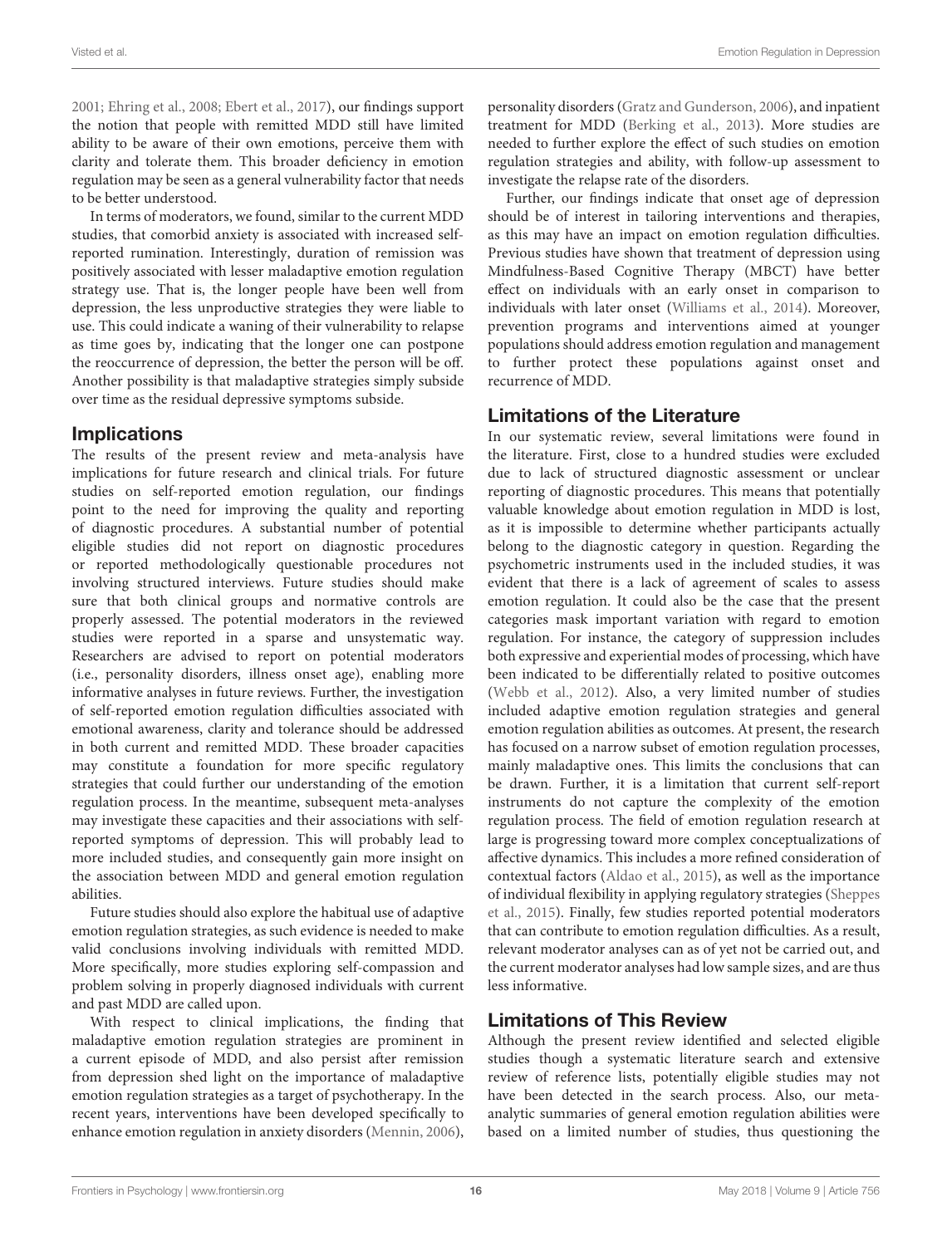validity of these findings. Another limitation of this review may be the selection of strategies. Although we chose to base our study on an earlier review by [Aldao et al. \(2010\)](#page-17-7), a variety of emotion regulation strategies have been suggested [\(Augustine and Hemenover, 2009;](#page-17-6) [Webb et al., 2012\)](#page-19-4). Other strategies that were not included in our review may be of importance, such as various ways of upregulating positive affect. However, as [Liu and Thompson \(2017\)](#page-18-18) showed in their review, strategies like positive rumination, dampening and savoring have been comparatively less researched compared to the "well-established" strategies of acceptance, problem solving and reappraisal. Other emotion regulation strategies may nevertheless constitute an important facet of skillful emotion regulation.

Another limitation of our review is that it is based on self-report questionnaires. The use of self-report questionnaires is prone to several methodological issues, including being dependent on individuals' self-perspective and psychological mindedness. It is unclear to what extent people with current MDD are able to accurately assess their habitual use of ER strategies and abilities, given the state that they are in. Currently depressed individuals may have distorted views of themselves, thus resulting in a negative bias in self-reports colored by their negative or unflattering self-perceptions. However, this was partly resolved by including studies with individuals with remitted MDD, as these individuals reported non-clinical levels of depressive symptoms. Also, people may regulate emotions in ways that are habitual or highly automated, making these strategies less accessible to introspection and explicit self-report. It can also be argued that self-report questionnaires cannot capture the complex concept of emotion regulation. Emotions are multifaceted phenomena involving both experiential, behavioral and somatic domains, which cannot be covered by self-reported questionnaires alone [\(Gross, 2015\)](#page-18-24). Although the reviews of [Joormann and Stanton \(2016\)](#page-18-5) and [Liu and Thompson \(2017\)](#page-18-18) did include experimental studies of emotion regulation, neither were based on systematic literature searches, thus potentially leaving out several eligible studies. Future systematic reviews would benefit from integrating data from behavioral or performance based measures of emotion regulation. Such measures avoid some of the problems of selfreport instruments, and might yield more accurate estimates of emotion regulation.

### **CONCLUSION**

Individuals with both current and remitted MDD have difficulties with emotion regulation. Currently and remitted MDD individuals report using more maladaptive emotion regulation strategies compared to healthy controls. Currently depressed individuals report using less adaptive emotion regulation strategies, and report having limited general emotion regulation abilities, including emotional awareness, clarity, and tolerance. Due to a limited number of studies involving adaptive emotion regulation strategies in persons with remitted MDD, the null results of acceptance and problem solving should be interpreted with caution. However, the studies that include reappraisal suggest that there is no difference between individuals with remitted MDD and healthy controls. Moreover, the studies indicate that individuals with remitted MDD have limited general emotion regulation abilities compared to healthy controls, although this result is also based on a limited number of studies. Comorbid anxiety influences maladaptive emotion regulation in individuals with both current and remitted MDD, and early onset of MDD could be an important factor influencing maladaptive emotion regulation. Finally, duration of remission seems to be a protective factor of future relapse, as longer duration of remission was associated with lesser maladaptive emotion regulation use.

In sum, these findings can inform future research in terms of securing adequate diagnostic procedures, including individuals with remitted MDD, assessing general emotion regulation abilities, reporting important moderator variables, and utilizing laboratory and performance based measures. Clinically, the presence of emotion regulation deficiencies in both ongoing and former depression points to the usefulness of addressing these issues both in treatment and relapse prevention.

# AUTHOR CONTRIBUTIONS

EV designed the study, wrote the protocol of the study, conducted the literature search, read initial abstracts, extracted data from potential eligible studies, conducted the statistical analyses and wrote the first draft of the manuscript. JV contributed with supervision in protocol, design and manuscript writing, concrete suggestions for change in the manuscript and extracted data from potential eligible studies. MN contributed with supervision in statistical analyses, concrete suggestions for statistical analyses, and co-writing of the statistical analyses paragraph. ES contributed with supervision in protocol, design and manuscript writing, and concrete suggestions for change in the manuscript.

### FUNDING

This study was funded through internal fundings by the University of Bergen and the Meltzer Fund (grant no. 7183 and 16545). Neither University of Bergen nor the Meltzer fund had any role in the study design, collection, analysis or interpretation of the data, writing the manuscript, or the decision to submit the paper for publication.

### SUPPLEMENTARY MATERIAL

The Supplementary Material for this article can be found [online at: https://www.frontiersin.org/articles/10.3389/fpsyg.](https://www.frontiersin.org/articles/10.3389/fpsyg.2018.00756/full#supplementary-material) 2018.00756/full#supplementary-material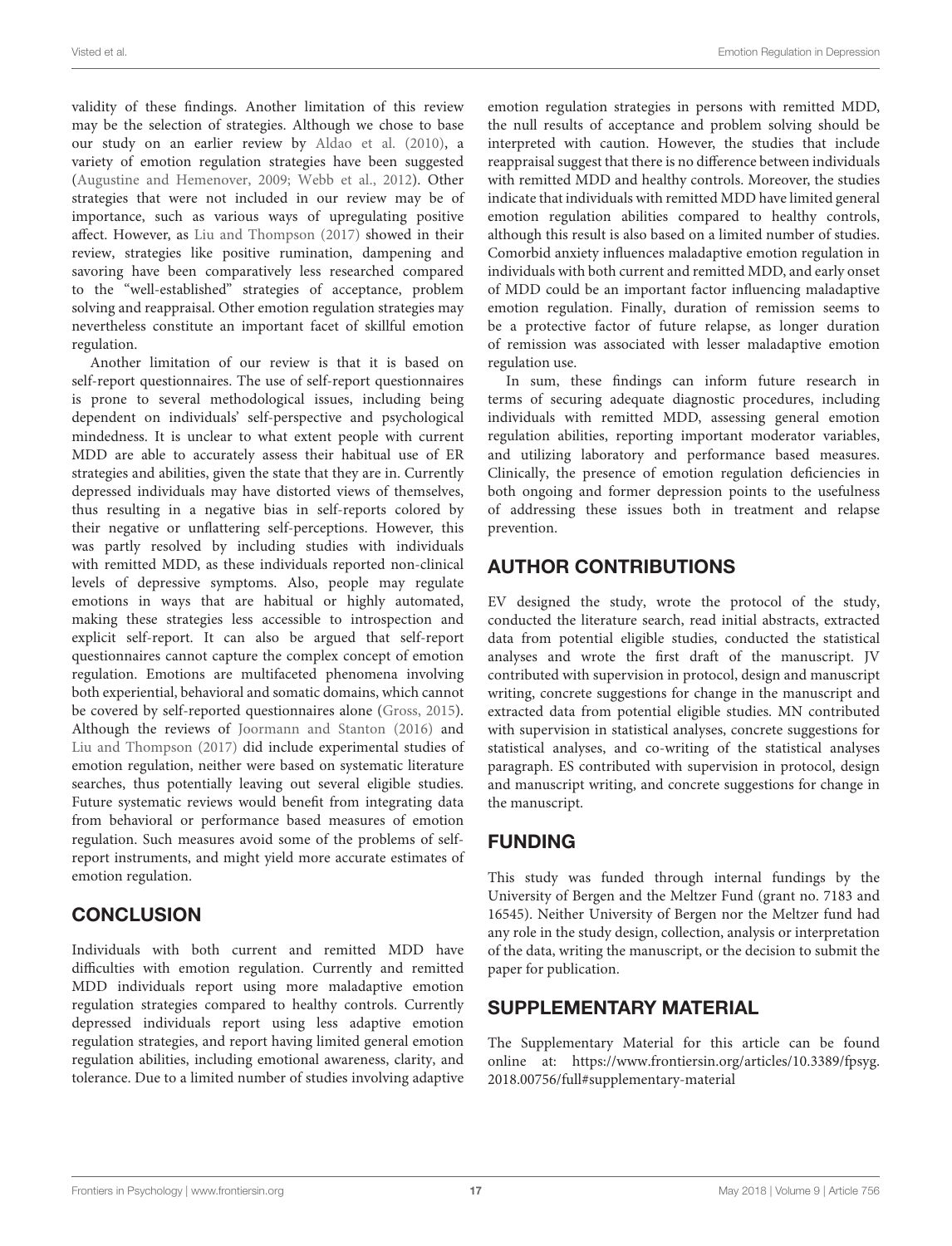### **REFERENCES**

- <span id="page-17-17"></span>Aker, M., Harmer, C., and Landrø, N. I. (2014). More rumination and less effective emotion regulation in previously depressed women with preserved executive functions. BMC Psychiatry 14:334. doi: [10.1186/s12888-014-0334-4](https://doi.org/10.1186/s12888-014-0334-4)
- <span id="page-17-14"></span>Aldao, A., and Nolen-Hoeksema, S. (2010). Specificity of cognitive emotion regulation strategies: a transdiagnostic examination. Behav. Res. Ther. 48, 974–983. doi: [10.1016/j.brat.2010.06.002](https://doi.org/10.1016/j.brat.2010.06.002)
- <span id="page-17-40"></span>Aldao, A., and Nolen-Hoeksema, S. (2012). When are adaptive strategies most predictive of psychopathology? J. Abnorm. Psychol. 121, 276–281. doi: [10.1037/a0023598](https://doi.org/10.1037/a0023598)
- <span id="page-17-7"></span>Aldao, A., Nolen-Hoeksema, S., and Schweizer, S. (2010). Emotion-regulation strategies across psychopathology: a meta-analytic review. Clin. Psychol. Rev. 30, 217–237. doi: [10.1016/j.cpr.2009.11.004](https://doi.org/10.1016/j.cpr.2009.11.004)
- <span id="page-17-8"></span>Aldao, A., Sheppes, G., and Gross, J. J. (2015). Emotion regulation flexibility. Cogn. Ther. Res. 39, 263–278. doi: [10.1007/s10608-014-9662-4](https://doi.org/10.1007/s10608-014-9662-4)
- <span id="page-17-0"></span>American Psychiatric Association (2013). Diagnostic and Statistical Manual of Mental Disorders, 5th Edn. Washington, DC: American Psychiatric Association.
- <span id="page-17-6"></span>Augustine, A. A., and Hemenover, S. H. (2009). On the relative effectiveness of affect regulation strategies: a meta-analysis. Cogn. Emot. 23, 1181–1220. doi: [10.1080/02699930802396556](https://doi.org/10.1080/02699930802396556)
- <span id="page-17-36"></span>Bagby, R. M., Parker, J. D. A., and Taylor, G. J. (1994). The twenty-item Toronto Alexithymia scale—I. Item selection and cross-validation of the factor structure. J. Psychosom. Res. 38, 23–32. doi: [10.1016/0022-3999\(94\)90005-1](https://doi.org/10.1016/0022-3999(94)90005-1)
- <span id="page-17-19"></span>Bates, G. W., and Lavery, B. J. (2003). Social problem-solving and vulnerability to depression in a clinical sample. Psychol. Rep. 92, 1277–1283. doi: [10.2466/pr0.2003.92.3c.1277](https://doi.org/10.2466/pr0.2003.92.3c.1277)
- <span id="page-17-27"></span>Bauer, M. S., Crits-Christoph, P., Ball, W. A., Dewees, E., McAllister, T., Alahi, P., et al. (1991). Independent assessment of manic and depressive symptoms by self-rating: scale characteristics and implications for the study of mania. Arch. Gen. Psychiatry [48, 807–812. doi: 10.1001/archpsyc.1991.018103300](https://doi.org/10.1001/archpsyc.1991.01810330031005) 31005
- <span id="page-17-12"></span>Beblo, T., Fernando, S., Klocke, S., Griepenstroh, J., Aschenbrenner, S., and Driessen, M. (2012). Increased suppression of negative and positive emotions in major depression. J. Affect. Disord. 141, 474–479. doi: [10.1016/j.jad.2012.03.019](https://doi.org/10.1016/j.jad.2012.03.019)
- <span id="page-17-34"></span>Beblo, T., Scheulen, C., Fernando, S. C., Griepenstroh, J., Aschenbrenner, S., Rodewald, K., et al. (2011). Psychometrische Analyse eines neuen Fragebogens zur Erfassung der Akzeptanz von unangenehmen und angenehmen Gefühlen (FrAGe). Z Psychiatr. Psycholog. Psychother. 59, 133–144. doi: [10.1024/1661-4747/a000063](https://doi.org/10.1024/1661-4747/a000063)
- <span id="page-17-26"></span>Beck, A. T., Steer, R. A., and Brown, G. K. (1996). Beck Depression Inventory-II (BDI-II) Manual. San Antonio, TX: The Psychological Corporation.
- <span id="page-17-9"></span>Berking, M., and Znoj, H. (2008). Entwicklung und Validierung eines Fragebogens zur standardisierten Selbsteinschätzung emotionaler Kompetenzen (SEK-27). Z. Psychiatr. Psychol. Psychother. [56, 141–153. doi: 10.1024/1661-4747.](https://doi.org/10.1024/1661-4747.56.2.141) 56.2.141
- <span id="page-17-42"></span>Berking, M., Ebert, D., Cuijpers, P., and Hofmann, S. G. (2013). Emotion regulation skills training enhances the efficacy of inpatient cognitive behavioral therapy for major depressive disorder: a randomized controlled trial. Psychother. Psychosom. 82, 234–245. doi: [10.1159/000348448](https://doi.org/10.1159/000348448)
- <span id="page-17-41"></span>Berking, M., Wirtz, C. M., Svaldi, J., and Hofmann, S. G. (2014). Emotion regulation predicts symptoms of depression over five years. Behav. Res. Ther. 57, 13–20. doi: [10.1016/j.brat.2014.03.003](https://doi.org/10.1016/j.brat.2014.03.003)
- <span id="page-17-24"></span>Biostat (2014). Comprehensive Meta-Analysis (Version 3). Englewood, NJ.
- <span id="page-17-5"></span>Bishop, S. R., Lau, M., Shapiro, S., Carlson, L., Anderson, N. D., Carmody, J., et al. (2004). Mindfulness: a proposed operational definition. Clin. Psychol. Sci. Pract. 11, 230–241. doi: [10.1093/clipsy.bph077](https://doi.org/10.1093/clipsy.bph077)
- <span id="page-17-4"></span>Bloch, L., Moran, E. K., and Kring, A. M. (2010). "On the need for conceptual and definitional clarity in emotion regulation research on psychopathology," in Emotion Regulation and Psychopathology, eds A. M. Kring and D. M. Sloan (New York, NY: The Guilford Press), 88–104.
- <span id="page-17-37"></span>Bond, F. W., Hayes, S. C., Baer, R. A., Carpenter, K. M., Guenole, N., Orcutt, H. K., et al. (2011). Preliminary psychometric properties of the acceptance and action questionnaire–II: a revised measure of psychological inflexibility and experiential avoidance. Behav. Ther. 42, 676–688. doi: [10.1016/j.beth.2011.03.007](https://doi.org/10.1016/j.beth.2011.03.007)
- <span id="page-17-39"></span>Borenstein, M., Hedges, L. V., and Higgins, J. P. T. (2009). Introduction to Meta-Analysis. Hoboken, GB: Wiley.
- <span id="page-17-18"></span>Brockmeyer, T., Holtforth, M. G., Pfeiffer, N., Backenstrass, M., Friederich, H.-C., and Bents, H. (2012). Mood regulation expectancies and emotion avoidance in depression vulnerability. Pers. Individ. Dif. 53, 351–354. doi: [10.1016/j.paid.2012.03.018](https://doi.org/10.1016/j.paid.2012.03.018)
- <span id="page-17-13"></span>Brockmeyer, T., Kulessa, D., Hautzinger, M., Bents, H., and Backenstrass, M. (2015). Differentiating early-onset chronic depression from episodic depression in terms of cognitive-behavioral and emotional avoidance. J. Affect. Disord. 175, 418–423. doi: [10.1016/j.jad.2015.01.045](https://doi.org/10.1016/j.jad.2015.01.045)
- <span id="page-17-11"></span>Campbell-Sills, L., Barlow, D. H., Brown, T. A., and Hofmann, S. G. (2006). Acceptability and suppression of negative emotion in anxiety and mood disorders. Emotion 6, 587–595. doi: [10.1037/1528-3542.6.4.587](https://doi.org/10.1037/1528-3542.6.4.587)
- <span id="page-17-35"></span>Carver, C. S. (1997). You want to measure coping but your protocol' too long: consider the brief cope. Int. J. Behav. Med. 4, 92.
- <span id="page-17-30"></span>Carver, C. S., Scheier, M. F., and Weintraub, J. K. (1989). Assessing coping strategies: a theoretically based approach. J. Pers. Soc. Psychol. 56, 267–283. doi: [10.1037/0022-3514.56.2.267](https://doi.org/10.1037/0022-3514.56.2.267)
- <span id="page-17-23"></span>Clarivate Analytic (2014). EndNote X8 (Version 8.0.1). Philadelphia, PA.
- <span id="page-17-29"></span>Cloninger, C., Svrakic, D. M., and Przybeck, T. R. (1993). A psychobiological model of temperament and character. Arch. Gen. Psychiatry 50, 975–990. doi: [10.1001/archpsyc.1993.01820240059008](https://doi.org/10.1001/archpsyc.1993.01820240059008)
- <span id="page-17-25"></span>Cohen, J. (1988). Statistical power analysis for the behavioral Sciences. Hillsdale, MI: Lawrence Erlbaum Associates.
- <span id="page-17-28"></span>Conway, M., Csank, P. A. R., Holm, S. L., and Blake, C. K. (2000). On assessing individual differences in rumination on sadness. J. Pers. Assess. 75, 404–425. doi: [10.1207/S15327752JPA7503\\_04](https://doi.org/10.1207/S15327752JPA7503_04)
- <span id="page-17-32"></span>Creamer, M., Bell, R., and Failla, S. (2003). Psychometric properties of the impact of event scale - revised. Behav. Res. Ther. 41, 1489–1496. doi: [10.1016/j.brat.2003.07.010](https://doi.org/10.1016/j.brat.2003.07.010)
- <span id="page-17-15"></span>Diedrich, A., Grant, M., Hofmann, S. G., Hiller, W., and Berking, M. (2014). Selfcompassion as an emotion regulation strategy in major depressive disorder. Behav. Res. Ther. 58, 43–51. doi: [10.1016/j.brat.2014.05.006](https://doi.org/10.1016/j.brat.2014.05.006)
- <span id="page-17-10"></span>Donaldson, C., Lam, D., and Mathews, A. (2007). Rumination and attention in major depression. Behav. Res. Ther. 45, 2664–2678. doi: [10.1016/j.brat.2007.07.002](https://doi.org/10.1016/j.brat.2007.07.002)
- <span id="page-17-16"></span>Donges, U.-S., Kersting, A., Dannlowski, U., Lalee-Mentzel, J., Arolt, V., and Suslow, T. (2005). Reduced awareness of others' emotions in unipolar depressed patients. J. Nerv. Mental Dis. 193, 331–337. doi: [10.1097/01.nmd.0000161683.02482.19](https://doi.org/10.1097/01.nmd.0000161683.02482.19)
- <span id="page-17-2"></span>Donofry, S. D., Roecklein, K. A., Wildes, J. E., Miller, M. A., and Erickson, K. I. (2016). Alterations in emotion generation and regulation neurocircuitry in depression and eating disorders: a comparative review of structural and functional neuroimaging studies. Neurosci. Biobehav. Rev. 68, 911–927. doi: [10.1016/j.neubiorev.2016.07.011](https://doi.org/10.1016/j.neubiorev.2016.07.011)
- <span id="page-17-31"></span>D'Zurilla, T. J., and Nezu, A. M. (1990). Development and preliminary evaluation of the Social Problem-Solving Inventory. Psychol. Assess. J. Consult. Clin. Psychol. 2, 156–163. doi: [10.1037/1040-3590.2.2.156](https://doi.org/10.1037/1040-3590.2.2.156)
- <span id="page-17-21"></span>Ebert, D. D., Hopfinger, L., and Berking, M. (2017). Emotion regulation protects against recurrence of depressive symptoms following inpatient care for major depressive disorder. Behav. Ther. 48, 739–749. doi: [10.1016/j.beth.2017.03.003](https://doi.org/10.1016/j.beth.2017.03.003)
- <span id="page-17-3"></span>Ehret, A. M., Joormann, J., and Berking, M. (2015). Examining risk and resilience factors for depression: the role of self-criticism and self-compassion. Cogn. Emot. 29, 1496–1504. doi: [10.1080/02699931.2014.992394](https://doi.org/10.1080/02699931.2014.992394)
- <span id="page-17-20"></span>Ehring, T., Fischer, S., Schnülle, J., Bösterling, A., and Tuschen-Caffier, B. (2008). Characteristics of emotion regulation in recovered depressed versus never depressed individuals. Pers. Individ. Dif. 44, 1574–1584. doi: [10.1016/j.paid.2008.01.013](https://doi.org/10.1016/j.paid.2008.01.013)
- <span id="page-17-38"></span>Ehring, T., Tuschen-Caffier, B., Schnülle, J., Fischer, S., and Gross, J. J. (2010). Emotion regulation and vulnerability to depression: spontaneous versus instructed use of emotion suppression and reappraisal. Emotion 10, 563–572. doi: [10.1037/a0019010](https://doi.org/10.1037/a0019010)
- <span id="page-17-33"></span>Endler, N. S., and Parker, J. D. A. (1994). Assessment of multidimensional coping: task, emotion, and avoidance strategies. Psychol. Assess. 6, 50–60. doi: [10.1037/1040-3590.6.1.50](https://doi.org/10.1037/1040-3590.6.1.50)
- <span id="page-17-1"></span>Farb, N. A. S., Anderson, A. K., Irving, J. A., and Segal, Z. V. (2014). "Mindfulness interventions and emotion regulation," in Handbook of Emotion Regulation, 2nd Edn., ed J. J. Gross (New York, NY: The Guilford Press), 548–567.
- <span id="page-17-22"></span>Fernandez, K. C., Jazaieri, H., and Gross, J. J. (2016). Emotion regulation: a transdiagnostic perspective on a new RDoC domain. Cognit. Ther. Res. 40, 426–440. doi: [10.1007/s10608-016-9772-2](https://doi.org/10.1007/s10608-016-9772-2)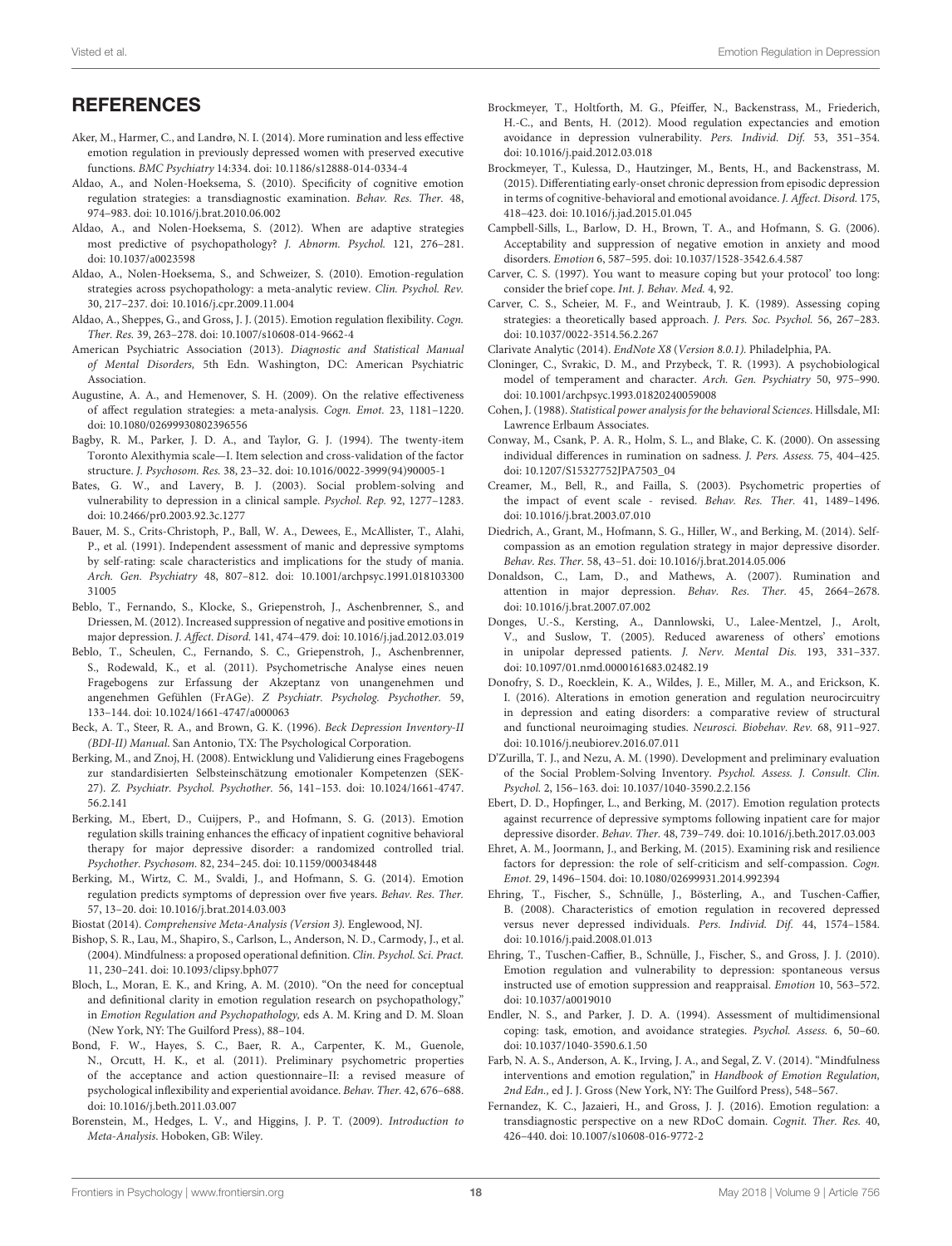- <span id="page-18-0"></span>Ferrari, A. J., Somerville, A. J., Baxter, A. J., Norman, R., Patten, S. B., Vos, T., et al. (2013). Global variation in the prevalence and incidence of major depressive disorder: a systematic review of the epidemiological literature. Psychol. Med. 43, 471–481. doi: [10.1017/S0033291712001511](https://doi.org/10.1017/S0033291712001511)
- <span id="page-18-30"></span>First, M. B., Spitzer, R. L., Gibbon, M., and Williams, J. B. W. (2002). Structured Clinical Interview for DSM-IV-TR Axis I Disorders, Research Version, Patient Edition. (SCID-I/P). New York, NY: New York State Psychiatric Institute.
- <span id="page-18-37"></span>Garnefski, N., and Kraaij, V. (2007). The cognitive emotion regulation questionnaire. Eur. J. Psychol. Assess. 23, 141–149. doi: [10.1027/1015-5759.23.3.141](https://doi.org/10.1027/1015-5759.23.3.141)
- <span id="page-18-38"></span>Gilbert, P., Clarke, M., Hempel, S., Miles, J. N. V., and Irons, C. (2004). Criticizing and reassuring oneself: an exploration of forms, styles and reasons in female students. Brit. J. Clin. Psychol. 43, 31–50. doi: [10.1348/014466504772812959](https://doi.org/10.1348/014466504772812959)
- <span id="page-18-42"></span>Gratz, K. L., and Gunderson, J. G. (2006). Preliminary data on an acceptancebased emotion regulation group intervention for deliberate self-harm among women with borderline personality disorder. Behav. Ther. 37, 25–35. doi: [10.1016/j.beth.2005.03.002](https://doi.org/10.1016/j.beth.2005.03.002)
- <span id="page-18-14"></span>Gratz, K. L., and Roemer, L. (2004). Multidimensional assessment of emotion regulation and dysregulation: development, factor structure, and initial validation of the difficulties in emotion regulation scale. J. Psychopathol. Behav. Assess. 26, 41–54. doi: [10.1023/B:JOBA.0000007455.08539.94](https://doi.org/10.1023/B:JOBA.0000007455.08539.94)
- <span id="page-18-13"></span>Gratz, K. L., Weiss, N. H., and Tull, M. T. (2015). Examining emotion regulation as an outcome, mechanism, or target of psychological treatments. Curr. Opin. Psychol. 3, 85–90. doi: [10.1016/j.copsyc.2015.02.010](https://doi.org/10.1016/j.copsyc.2015.02.010)
- <span id="page-18-8"></span>Gross, J. J. (1998a). Antecedent- and response-focused emotion regulation: divergent consequences for experience, expression, and physiology. J. Pers. Soc. Psychol. 74, 224–237. doi: [10.1037/0022-3514.74.1.224](https://doi.org/10.1037/0022-3514.74.1.224)
- <span id="page-18-7"></span>Gross, J. J. (1998b). The emerging field of emotion regulation: an integrative review. Rev. Gen. Psychol. 2, 271–299. doi: [10.1037/1089-2680.2.3.271](https://doi.org/10.1037/1089-2680.2.3.271)
- <span id="page-18-24"></span>Gross, J. J. (2015). The extended process model of emotion regulation: elaborations, applications, and future directions. Psychol. Inq. 26, 130–137. doi: [10.1080/1047840X.2015.989751](https://doi.org/10.1080/1047840X.2015.989751)
- <span id="page-18-9"></span>Gross, J. J., and John, O. P. (2003). Individual differences in two emotion regulation processes: implications for affect, relationships, and well-being. J. Pers. Soc. Psychol. 85, 348–362. doi: [10.1037/0022-3514.85.2.348](https://doi.org/10.1037/0022-3514.85.2.348)
- <span id="page-18-6"></span>Halvorsen, M., Hagen, R., Hjemdal, O., Eriksen, M. S., Sorli, A. J., Waterloo, K., et al. (2015). Metacognitions and thought control strategies in unipolar major depression: a comparison of currently depressed, previously depressed, and never-depressed individuals. Cognit. Ther. Res. 39, 31–40. doi: [10.1007/s10608-014-9638-4](https://doi.org/10.1007/s10608-014-9638-4)
- <span id="page-18-40"></span>Hammar, A., and Ardal, G. (2009). Cognitive functioning in major depression – a summary. Front. Hum. Neurosci. 3:26. doi: [10.3389/neuro.09.026.2009](https://doi.org/10.3389/neuro.09.026.2009)
- <span id="page-18-10"></span>Hayes, S. C., Luoma, J. B., Bond, F. W., Masuda, A., and Lillis, J. (2006). Acceptance and commitment therapy: model, processes and outcomes. Behav. Res. Ther. 44, 1–25. doi: [10.1016/j.brat.2005.06.006](https://doi.org/10.1016/j.brat.2005.06.006)
- <span id="page-18-11"></span>Hayes, S. C., Strosahl, K., Wilson, K. G., Bissett, R. T., Pistorello, J., Toarmino, D., et al. (2004). Measuring experiential avoidance: A prelimianary test of a working model. Psychol. Rec. 54, 553–578. doi: [10.1007/BF03395492](https://doi.org/10.1007/BF03395492)
- <span id="page-18-29"></span>Hedges, L. V., and Olkin, I. (1985). Statistical Methods for Meta-Analysis. Orlando: Academic.
- <span id="page-18-15"></span>Hofmann, S. G., and Kashdan, T. B. (2010). The Affective Style Questionnaire: development and psychometric properties. J. Psychopathol. Behav. Assess. 32, 255–263. doi: [10.1007/s10862-009-9142-4](https://doi.org/10.1007/s10862-009-9142-4)
- <span id="page-18-25"></span>Honkalampi, K., Hintikka, J., Tanskanen, A., Lehtonen, J., and Viinamäki, H. (2000). Depression is strongly associated with alexithymia in the general population. J. Psychosom. Res. 48, 99–104. doi: [10.1016/S0022-3999\(99\)00083-5](https://doi.org/10.1016/S0022-3999(99)00083-5)
- <span id="page-18-16"></span>Jeffries, E. R., McLeish, A. C., Kraemer, K. M., Avallone, K. M., and Fleming, J. B. (2016). The role of distress tolerance in the use of specific emotion regulation strategies. Behav. Modif. 40, 439–451. doi: [10.1177/0145445515619596](https://doi.org/10.1177/0145445515619596)
- <span id="page-18-4"></span>Joormann, J., and Gotlib, I. H. (2010). Emotion regulation in depression: relation to cognitive inhibition. Cogn. Emot. 24, 281–298. doi: [10.1080/02699930903407948](https://doi.org/10.1080/02699930903407948)
- <span id="page-18-5"></span>Joormann, J., and Stanton, C. H. (2016). Examining emotion regulation in depression: a review and future directions. Behav. Res. Ther. 86, 35–49. doi: [10.1016/j.brat.2016.07.007](https://doi.org/10.1016/j.brat.2016.07.007)
- <span id="page-18-17"></span>Joormann, J., and Vanderlind, W. M. (2014). Emotion regulation in depression: the role of biased cognition and reduced cognitive control. Clin. Psychol. Sci. 2, 402–421. doi: [10.1177/2167702614536163](https://doi.org/10.1177/2167702614536163)
- <span id="page-18-19"></span>Joormann, J., Levens, S. M., and Gotlib, I. H. (2011). Sticky thoughts: depression and rumination are associated with difficulties manipulating emotional material in working memory. Psychol. Sci. 22, 979–983. doi: [10.1177/0956797611415539](https://doi.org/10.1177/0956797611415539)
- <span id="page-18-36"></span>Kamholz, B. W., Hayes, A. M., Carver, C. S., Gulliver, S. B., and Perlman, C. A. (2006). Identification and evaluation of cognitive affect-regulation strategies: development of a self-report measure. Cognit. Ther. Res. 30, 227–262. doi: [10.1007/s10608-006-9013-1](https://doi.org/10.1007/s10608-006-9013-1)
- <span id="page-18-2"></span>Kessing, L. V., Hansen, M. G., Andersen, P. K., and Angst, J. (2004). The predictive effect of episodes on the risk of recurrence in depressive and bipolar disorders: a life-long perspective. Acta Psychiatr. Scand. 109, 339–344. doi: [10.1046/j.1600-0447.2003.00266.x](https://doi.org/10.1046/j.1600-0447.2003.00266.x)
- <span id="page-18-3"></span>Kessler, R. C., and Bromet, E. J. (2013). The epidemiology of depression across cultures. Annu. Rev. Public Health 34, 119–138. doi: [10.1146/annurev-publhealth-031912-114409](https://doi.org/10.1146/annurev-publhealth-031912-114409)
- <span id="page-18-12"></span>Kohl, A., Rief, W., and Glombiewski, J. A. (2012). How effective are acceptance strategies? A meta-analytic review of experimental results. J. Behav. Ther. Exp. Psychiatry 43, 988–1001. doi: [10.1016/j.jbtep.2012.03.004](https://doi.org/10.1016/j.jbtep.2012.03.004)
- <span id="page-18-21"></span>Koster, E. H. W., De Lissnyder, E., Derakshan, N., and De Raedt, R. (2011). Understanding depressive rumination from a cognitive science perspective: the impaired disengagement hypothesis. Clin. Psychol. Rev. 31, 138–145. doi: [10.1016/j.cpr.2010.08.005](https://doi.org/10.1016/j.cpr.2010.08.005)
- <span id="page-18-32"></span>Kroenke, K., and Spitzer, R. (2002). The PHQ-9: a new depression diagnostic and severity measure. Psychiatr. Ann. 21, 509–515. doi: [10.3928/0048-5713-20020901-06](https://doi.org/10.3928/0048-5713-20020901-06)
- <span id="page-18-33"></span>Leahy, R. L. (2002). A model of emotional schemas. Cogn. Behav. Pract. 9, 177–190. doi: [10.1016/S1077-7229\(02\)80048-7](https://doi.org/10.1016/S1077-7229(02)80048-7)
- <span id="page-18-28"></span>Liberati, A., Altman, D. G., Tetzlaff, J., Mulrow, C., Gøtzsche, P. C., Ioannidis, J. P. A., et al. (2009). The PRISMA statement for reporting systematic reviews and meta-analyses of studies that evaluate health care interventions: explanation and elaboration. PLoS Med. 6:e1000100. doi: [10.1371/journal.pmed.1000100](https://doi.org/10.1371/journal.pmed.1000100)
- <span id="page-18-18"></span>Liu, D. Y., and Thompson, R. J. (2017). Selection and implementation of emotion regulation strategies in major depressive disorder: an integrative review. Clin. Psychol. Rev. 57(Suppl. C), 183–194. doi: [10.1016/j.cpr.2017.07.004](https://doi.org/10.1016/j.cpr.2017.07.004)
- <span id="page-18-22"></span>Liverant, G. I., Kamholz, B. W., Sloan, D. M., and Brown, T. A. (2011). Rumination in clinical depression: a type of emotional suppression? Cognit. Ther. Res. 35, 253–265. doi: [10.1007/s10608-010-9304-4](https://doi.org/10.1007/s10608-010-9304-4)
- <span id="page-18-26"></span>Loas, G., Dhee-Perot, P., Chaperot, C., Fremaux, D., Gayant, C., and Boyer, P. (1998). Anhedonia, alexithymia and locus of control in unipolar major depressive disorders. Psychopathology 31, 206–212. doi: [10.1159/000029041](https://doi.org/10.1159/000029041)
- <span id="page-18-23"></span>MacBeth, A., and Gumley, A. (2012). Exploring compassion: a meta-analysis of the association between self-compassion and psychopathology. Clin. Psychol. Rev. 32, 545–552. doi: [10.1016/j.cpr.2012.06.003](https://doi.org/10.1016/j.cpr.2012.06.003)
- <span id="page-18-35"></span>Maio, G. R., and Esses, V. M. (2001). The need for affect: individual differences in the motivation to approach or avoid emotions. J. Pers. 69, 583–614. doi: [10.1111/1467-6494.694156](https://doi.org/10.1111/1467-6494.694156)
- <span id="page-18-34"></span>Mandell, D., Siegle, G. J., Shutt, L., Feldmiller, J., and Thase, M. E. (2014). Neural substrates of trait ruminations in depression. J. Abnorm. Psychol. 123, 35–48. doi: [10.1037/a0035834](https://doi.org/10.1037/a0035834)
- <span id="page-18-31"></span>Margraf, J., and Schneider, S. (2006). Diagnostisches Interview Bei Psychischen Störungen [Diagnostic Interview for Mental Disorders]. Heidelberg: Springer.
- <span id="page-18-20"></span>Meiran, N., Diamond, G. M., Toder, D., and Nemets, B. (2011). Cognitive rigidity in unipolar depression and obsessive compulsive disorder: examination of task switching, Stroop, working memory updating and post-conflict adaptation. Psychiatry Res. [185, 149–156. doi: 10.1016/j.psychres.](https://doi.org/10.1016/j.psychres.2010.04.044) 2010.04.044
- <span id="page-18-41"></span>Mennin, D. S. (2006). Emotion regulation therapy: an integrative approach to treatment-resistant anxiety disorders. J. Contemp. Psychother. 36, 95–105. doi: [10.1007/s10879-006-9012-2](https://doi.org/10.1007/s10879-006-9012-2)
- <span id="page-18-39"></span>Millgram, Y., Joormann, J., Huppert, J. D., and Tamir, M. (2015). Sad as a matter of choice? Emotion-regulation goals in depression. Psychol. Sci. 26, 1216–1228. doi: [10.1177/0956797615583295](https://doi.org/10.1177/0956797615583295)
- <span id="page-18-27"></span>Molnar, B. E., Buka, S. L., and Kessler, R. C. (2001). Child sexual abuse and subsequent psychopathology: results from the national comorbidity survey. Am. J. Public Health 91, 753–760. doi: [10.2105/AJPH.91.5.753](https://doi.org/10.2105/AJPH.91.5.753)
- <span id="page-18-1"></span>Mueller, T. I., Leon, A. C., Keller, M. B., Solomon, D. A., Endicott, J., Coryell, W., et al. (1999). Recurrence after recovery from major depressive disorder during 15 years of observational follow-up Am. J. Psychiatry 156, 1000–1006.